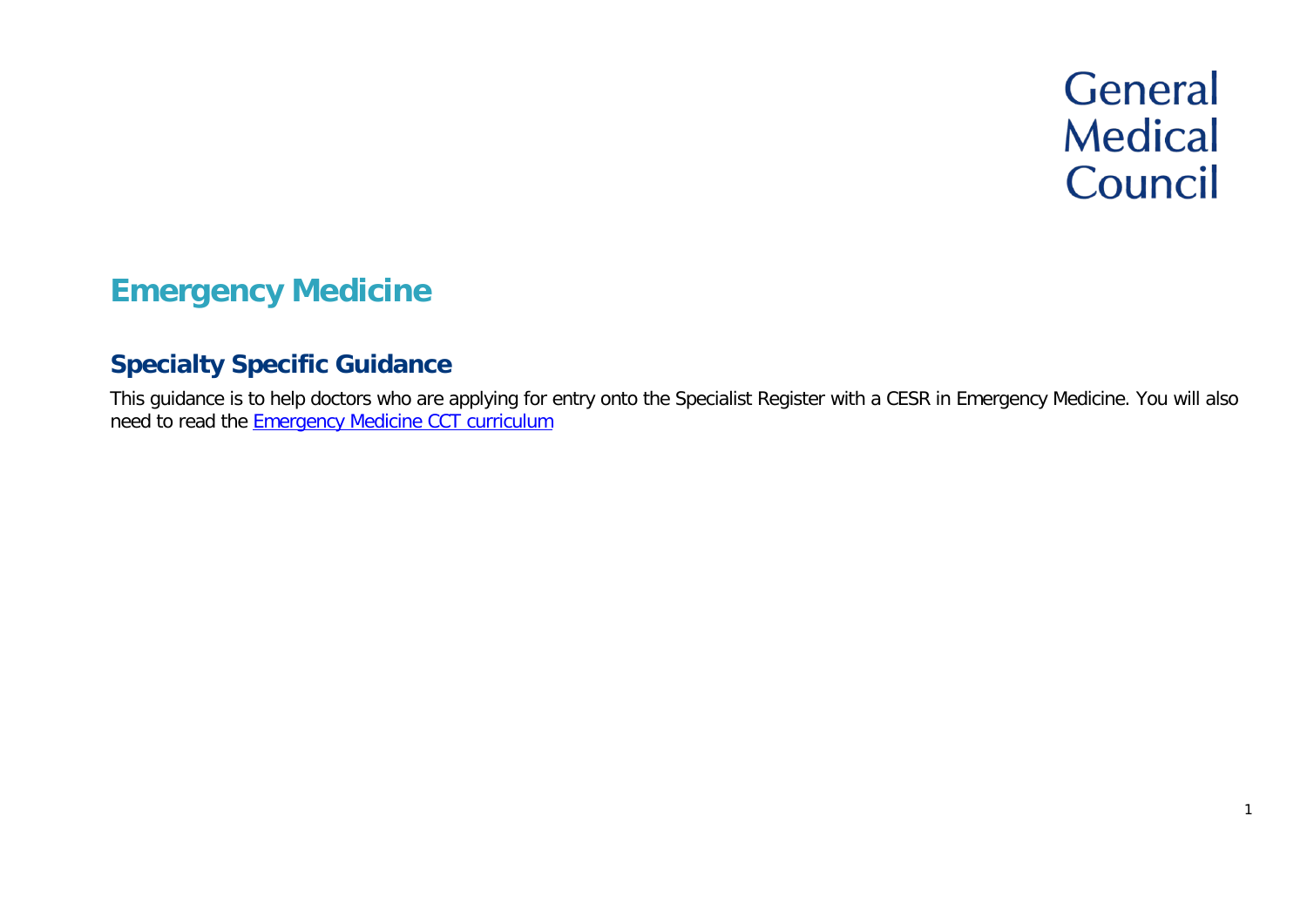# **Introduction**

**The path towards CESR demands becoming a reflective practitioner, broadening and deepening skills and knowledge of the Emergency Medicine curriculum, so being able to demonstrate performance as an Emergency Medicine Consultant equal to that of colleagues who have passed through the Emergency Medicine CCT training scheme.**

### **2021 Curriculum**

The new Emergency Medicine curriculum (in line with GMC requirements for all medical specialties' curricula):

- Introduces Generic Professional Capabilities (GPCs)
- Is structured around a number of 'Specialty Learning Outcomes' activities that describe the work of an independent clinician in each particular discipline – there are 14 for Emergency Medicine, Comprising 12 EM Specialty Learning Outcomes (SLO) and two additional ACCS curriculum Specialty Learning Outcomes (SLO). The SLOs move from a clinical focus towards managerial and supervisory skills required for a senior clinician.
- Reduces the assessment burden and avoids a 'tick-box' approach, while requiring greater participation from trainees in their workbased assessments and reflective learning.

### **Can I get advice before I submit my application?**

You can [contact us](http://www.gmc-uk.org/about/contacts.asp) and ask to speak to the GMC Specialist Applications team for advice before you apply. You are strongly advised to contact the Royal College of Emergency Medicine (RCEM) for guidance **before** you submit your application. The RCEM has an [information](https://www.rcem.ac.uk/RCEM/Exams_Training/CESR_Article_14/RCEM/Exams_Training/CESR__Article_14_/CESR_Article_14.aspx?hkey=d2295381-d328-4fe1-a59e-7e6322c06212)  [and resources page](https://www.rcem.ac.uk/RCEM/Exams_Training/CESR_Article_14/RCEM/Exams_Training/CESR__Article_14_/CESR_Article_14.aspx?hkey=d2295381-d328-4fe1-a59e-7e6322c06212) for CESR applicants and can be contacted at cesr@rcem.ac.uk.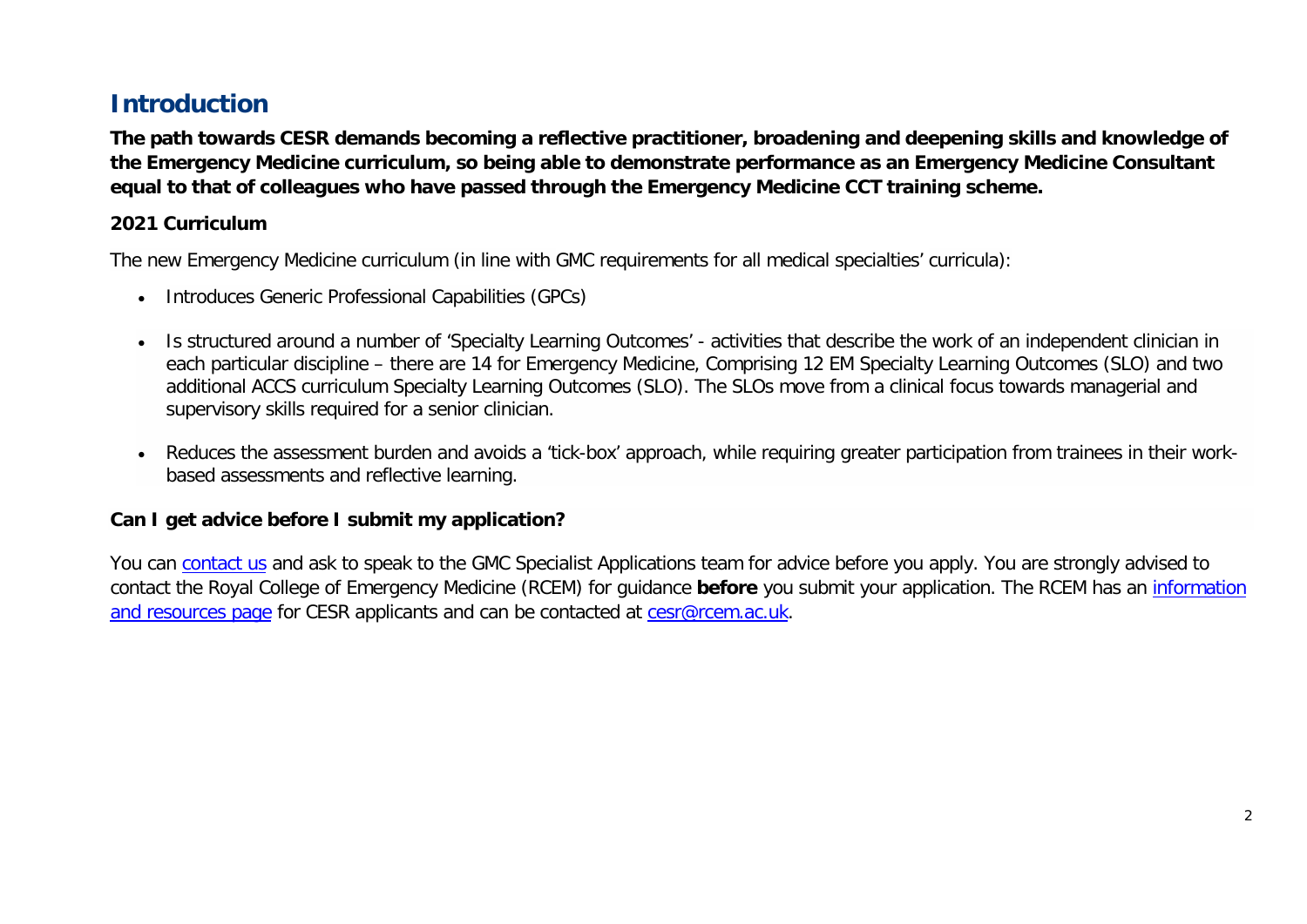# **Curriculum Framework**

The Emergency Medicine curriculum is divided into 12 Specialty Learning Outcomes (SLOs) incorporating ACCS SLOs mapping to the GMC's Generic Professional Capabilities domains. You will need to ensure that the different types of evidence you provide cover all learning outcomes. You need to gather your evidence by Specialty Learning Outcome in the curriculum, and then upload to the relevant section in your online application.

The clinical knowledge and understanding outlined in the **Syllabus** are applied in a setting of varying demands, interspersed with rare and challenging situations, needing overview and leadership from the EM specialist. The requirements of an EM specialist in this setting are articulated in the **Specialty Learning Outcomes**. These outline what an EM specialist at the end of training will be expected to be able to do independently.

The **Knowledge, Skills, Behaviours and Attitudes** section gives examples and further guidance for trainees and assessors about what is required. The **Specialty Learning Outcomes** are designed to support the development of trainees in all dimensions needed to deliver expert EM care effectively.

An in-depth knowledge of the structures of the NHS and evidence of experience gained within these is essential to demonstrate a capability to work at consultant level in the UK. It is therefore strongly advised that applicants with experience gained elsewhere should consolidate this within the NHS prior to submitting their application.

You will not be able to compensate for shortfalls in your evidence of training and experience in a particular area, by providing extra evidence in other areas.

### **What is the indicative period of training for a Certificate of Completion of Training (CCT) in Emergency Medicine?**

The indicative period of training for a CCT in Emergency Medicine is six years and it is unlikely that you would achieve all the learning outcomes required for a CCT in a shorter period of time. The evidence you collect for your CESR application should reflect this period of training.

The structure of the formal training programme is two years in the Acute Care Common Stem (covering the areas of EM, Anaesthetics, Intensive Care Medicine and Acute Medicine usually with a one year in Anaesthetics /Intensive Care Medicine and six months in each of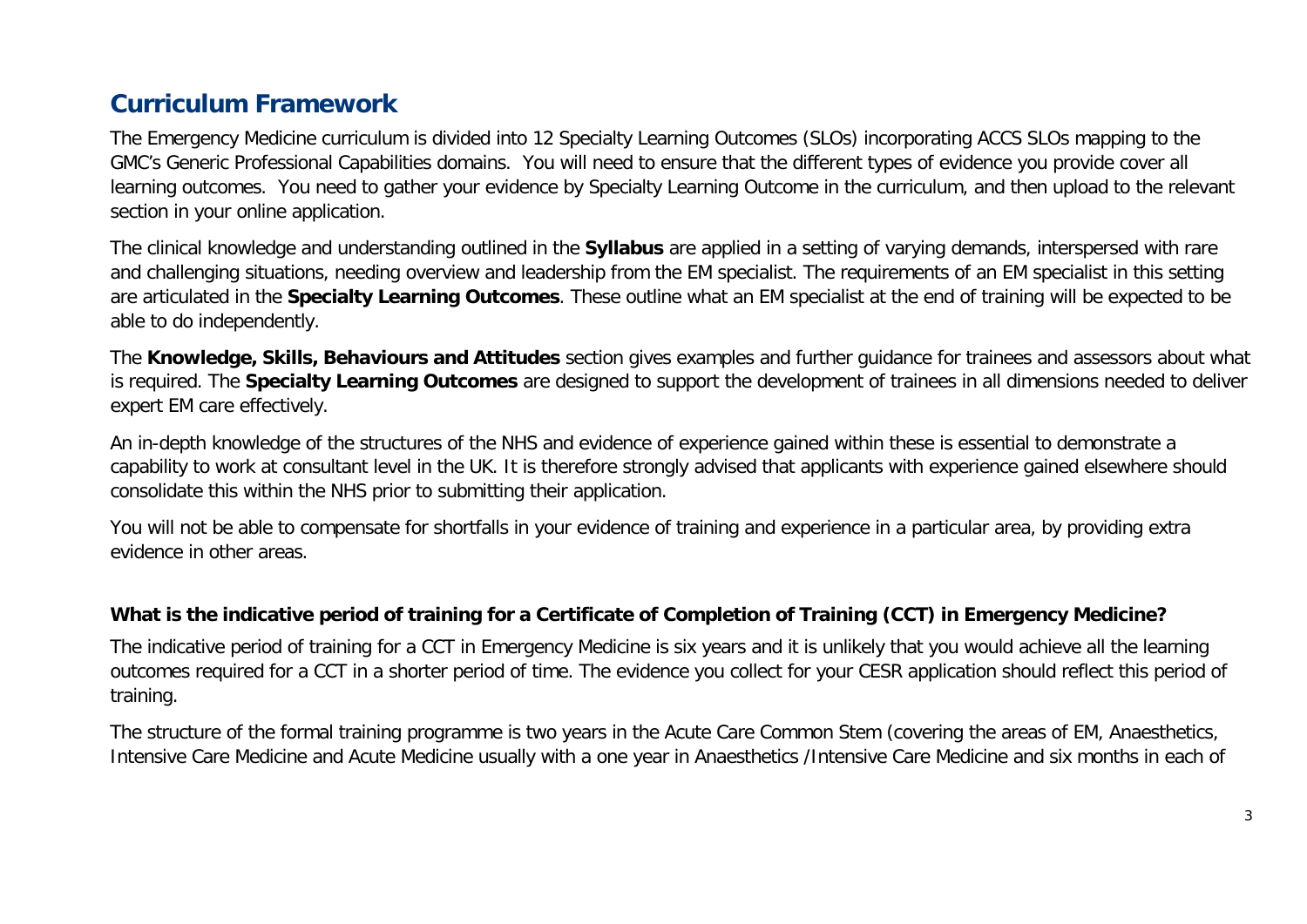EM and Acute Medicine) followed by four years of training in EM (covering the areas of Paediatric EM (approximately 25%), EM and EM ultrasound). Therefore, CESR doctors you need to demonstrate that they have achieved the competences in each of these areas.

For complete details please refer to the [Emergency Medicine Curriculum](https://rcemcurriculum.co.uk/) documentation.

# **Submitting your evidence**

Do not submit original documents.

All your evidence, other than qualifications you're getting authenticated, **must** be accompanied by a proforma signed by the person who is attesting to the validity and accuracy of your evidence (your verifier). It's very important that you read an explanation of how to do this in our [important notice about evidence.](http://www.gmc-uk.org/doctors/evidence_notice.asp)

You will also need to submit translations of any documents that are not in English. Please ensure the translations you submit meet our [translation requirements.](http://www.gmc-uk.org/doctors/translations.asp)

Your evidence **must** be accurate and may be verified at source should we have any queries or justifiable doubts about the accuracy of your evidence. All evidence submitted will be cross checked against the rest of your application and documents.

### **Anonymising your evidence**

It is important that you anonymise your evidence before you submit it to us. You must remove:

- **All patient identifying details**
- **Details of patients' relatives**
- Details of colleagues that you have assessed, written a reference for, or who have been involved in a complaint you have submitted.
- **This includes:**
- **Names (first and last)**
- **Addresses**
- **Contact details such as phone numbers or email addresses**
- **NHS numbers**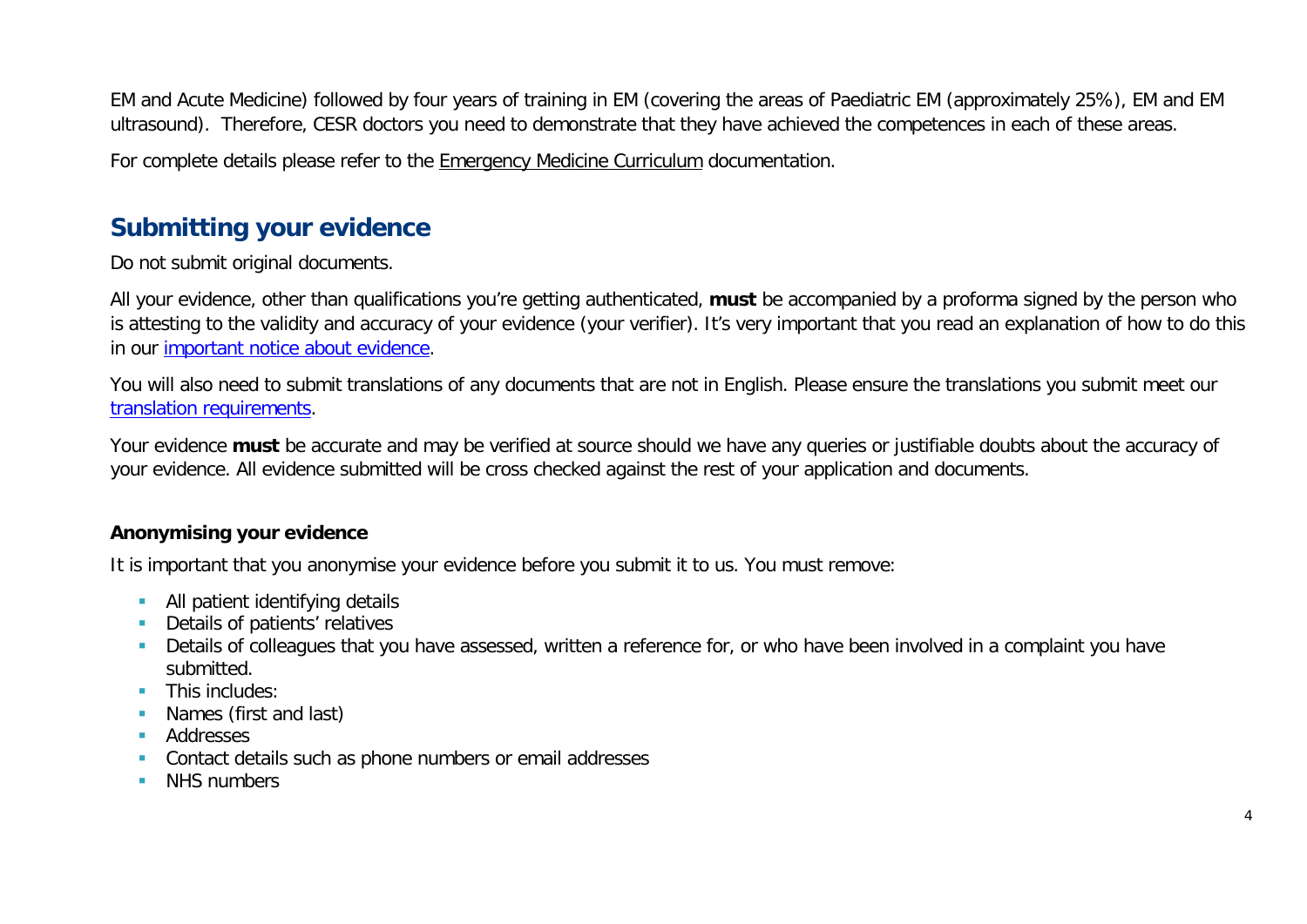- **Other individual patient numbers**
- GMC numbers

The following details do not need to be anonymised:

- **Gender**
- Date of birth

It is your responsibility to make sure that your evidence has been anonymised. Evidence which has not been anonymised will be returned to you. More information can be found on our [website.](https://www.gmc-uk.org/registration-and-licensing/join-the-register/registration-applications/cesr-cegpr-application-process/anonymisation)

### **How much evidence to submit**

**As a general guide, most applications are expected to include around 100 electronically uploaded documents. You must ensure that you follow our guidance on how to present and group your evidence in the online application.**

This guidance on documents to supply is not exhaustive and you may have alternative evidence. You do not necessarily have to supply every type of evidence listed, but you must submit sufficient evidence to address each of the required learning outcomes and the associated capabilities. We recommend that you delay submitting an application until you are able to gather it.

Your evidence **must** cover the knowledge, skills and qualifications to demonstrate the required learning outcomes and capabilities in all areas of the [Emergency Medicine Curriculum documentation.](https://rcemcurriculum.co.uk/) If evidence is missing from any area of the curriculum, then the application may fail.

If you have a piece of evidence that is relevant to more than one area, do not include multiple copies in your evidence. Provide the evidence in one area and link this or cross-reference this for another relevant area under each relevant area, stating that the document is located elsewhere, and you would like to cross-reference it.

It will help us to deal with your application more quickly if you make sure that you send us only evidence that is directly relevant.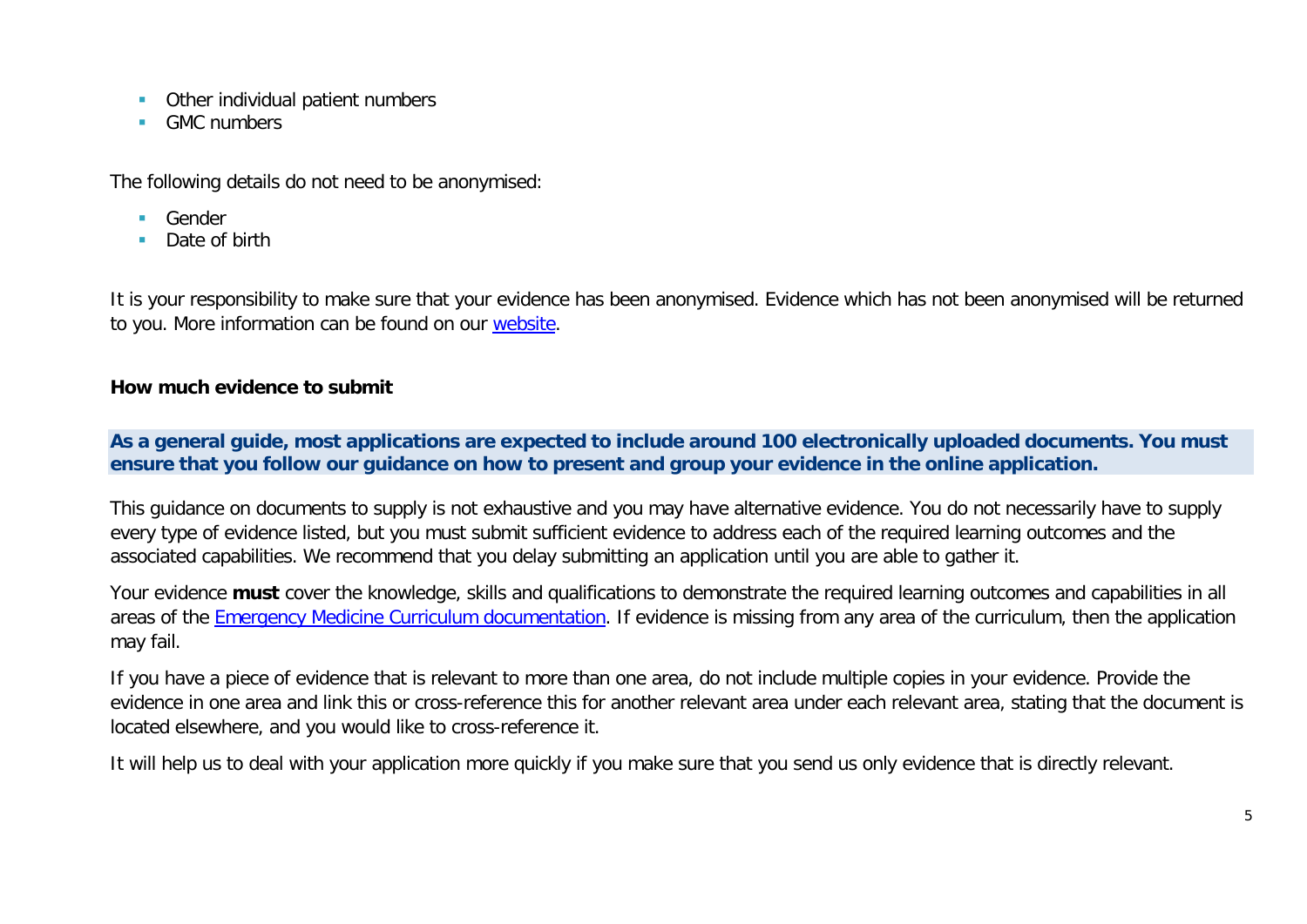Evidence of your competence should be recent. In general, evidence of skills or experience more than five years old should not be submitted, as typically it does not demonstrate that the competences have been recently maintained.

### **Please amalgamate your documents into as few uploads as possible on GMC connect, against the SLOs, for example WBPAs and case histories.**

**Our [guidance](https://www.gmc-uk.org/-/media/documents/sat---cesr-cegpr-online-application---user-guide---dc11550_pdf-76194730.pdf) on compiling your evidence will help you to decide what is relevant and what is not. We recommend that you read it carefully.**

# **Tips for a successful application**

In our experience, CESR applications fail because they provide inadequate or poor evidence of current capability covering the entire curriculum. Particularly in relation to the following areas:

- 1. Failure to demonstrate knowledge of the full breadth and depth of the EM curriculum.
- 2. Failure to demonstrate knowledge and experience in a specific part of the EM curriculum, in particular the core specialties, as listed below:
	- $\triangleright$  Emergency Medicine
	- $\triangleright$  Acute Medicine
	- > Intensive Care Medicine
	- $\triangleright$  Anaesthetics
	- $\triangleright$  Paediatric Emergency Medicine
- 3. Failure to submit evidence of ongoing CPD across the whole EM curriculum, including a personal diary of learning achievements as well as a list of courses and lectures, etc.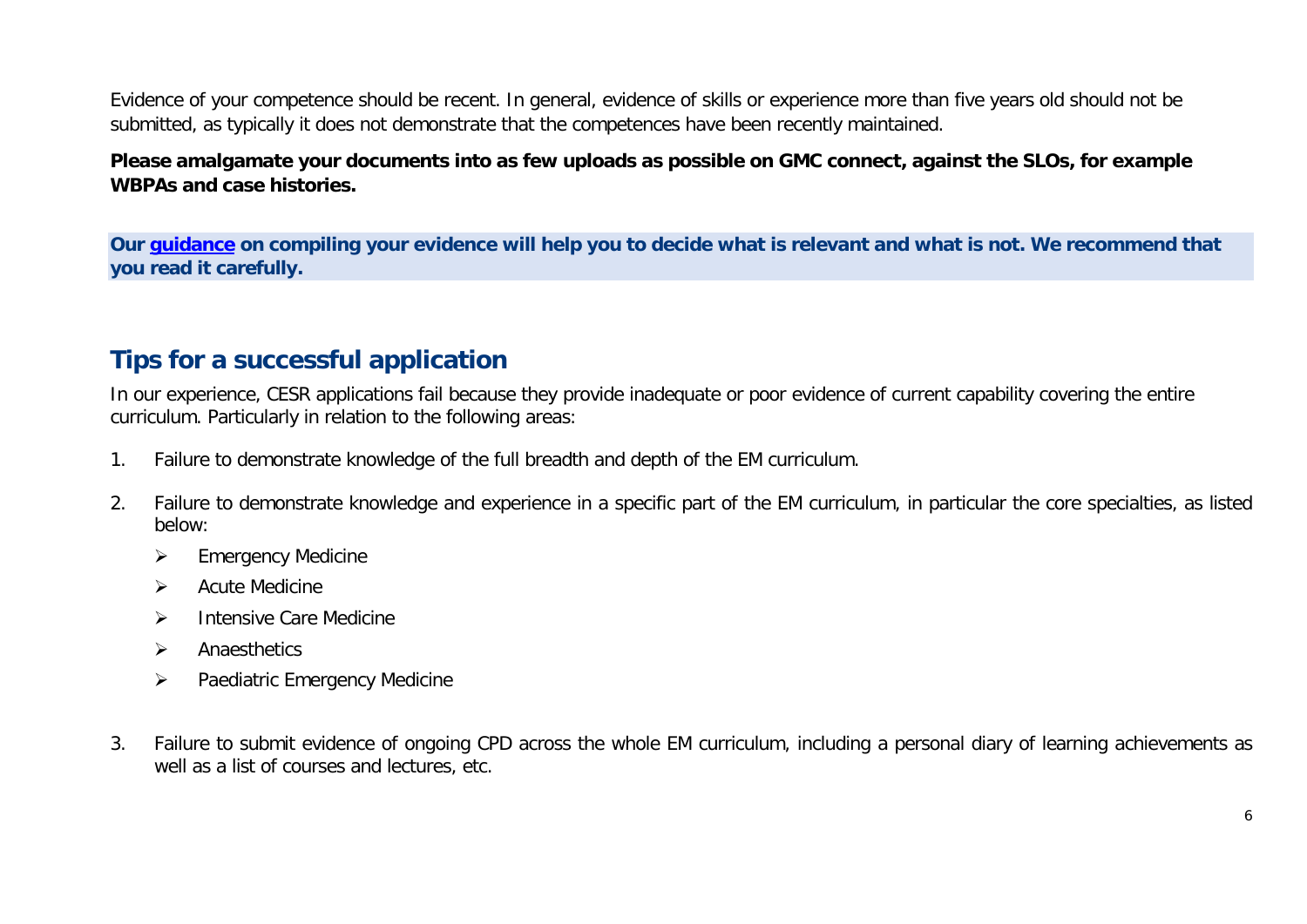- 4. Failure to provide adequate reflection to demonstrate maturity of approach in Emergency work.
- 5. Failure to demonstrate skill in the interpretation of published evidence, either by a record of involvement in published research or by evidence of training and/or practice in critical appraisal of literature.
- 6. Failure to provide evidence of service improvement through QIPs and Audit cycle or other management projects.
- 7. Failure to submit in-date evidence of all advanced life support courses (ALS, ATLS and APLS, or recognised equivalents).
- 8. Failure to provide an adequate number or adequate quality of ESLEs.

**We strongly recommend that you closely match your experiences against the current curriculum and provide evidence of equivalence across all areas.** 

We also strongly recommend that your referees can provide detailed support for your competences across all or most areas and understand the requirements for specialist training in Emergency Medicine and Specialist Registration in the UK. We would advise that at least one of your referees has recently carried out an ELSE with you.

# **Do I have to gain FRCEM in order to obtain a CESR?**

It is strongly advised that CESR applicants work towards completing all parts of the [FRCEM exam,](https://www.rcem.ac.uk/RCEM/Exams_Training/Exams/Dates_Fees/RCEM/Exams_Training/Exams/Dates_and_Fees.aspx) as these are adapted to the curriculum and form basic tests of knowledge considered essential for an EM consultant. FRCEM will highly support your evidence portfolio. Thus, FRCEM is strongly recommended; those applicants without the Fellowship examination rarely provide adequate alternative evidence. Alternative evidence could be in the form of (but not limited to) extensive research, presentations, teaching and training, audits and QIPs, in- depth management experience and extensive CPD learning, to demonstrate full coverage across the entire breadth and depth of the Emergency Medicine Curriculum.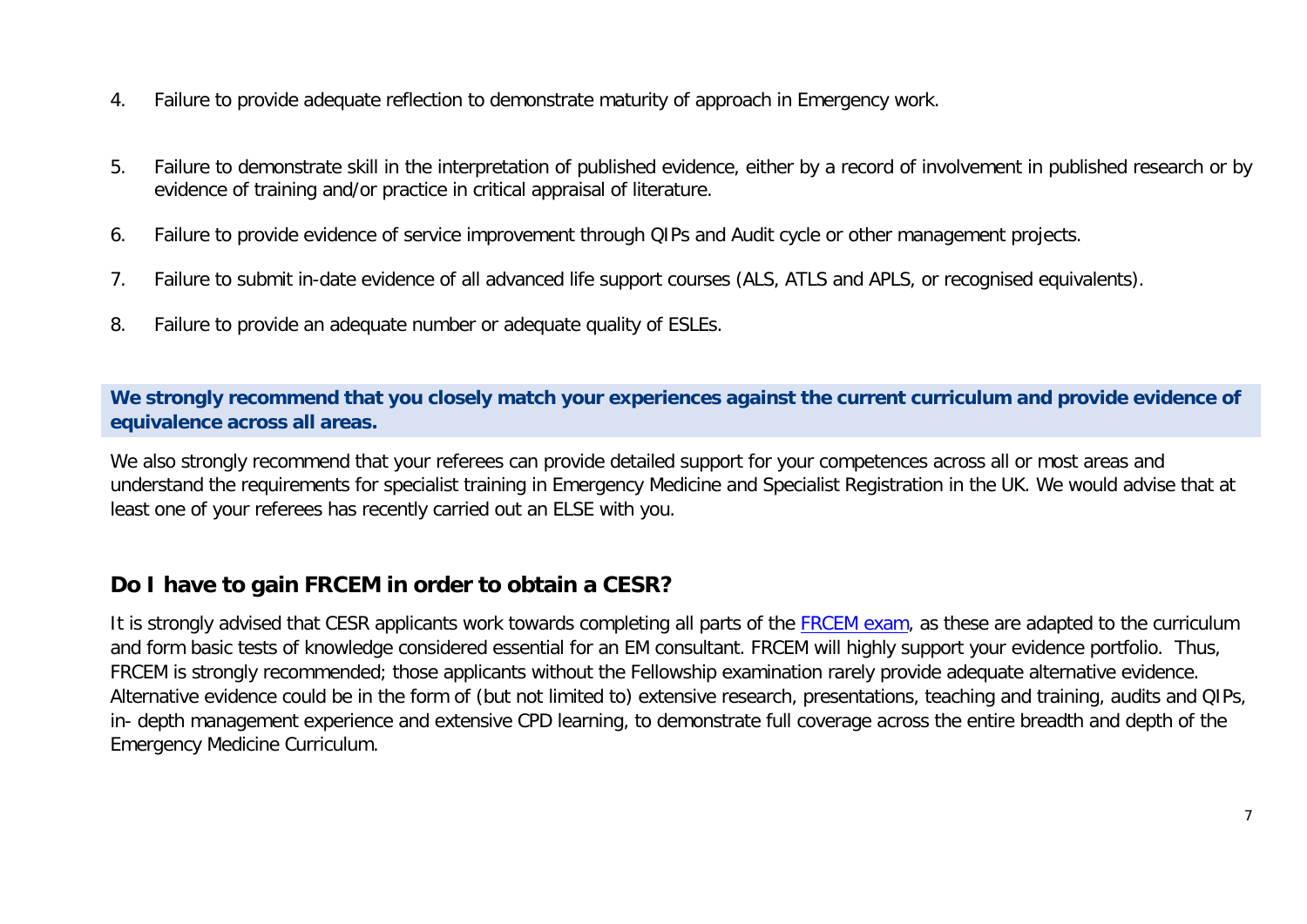### **What types of experience do applicants need to demonstrate?**

Examples of evidence are listed under Section specialist medical qualifications and should also include:

- evidence of success in a relevant UK, Ireland or overseas specialty examination (for areas covered by the specialty examined only)
- evidence of teaching medical students, doctors and allied professionals of all levels with confirmation of quality and content of teaching you have delivered. Topics covered by teaching confirmed to be of high quality will be expected to cover the broad framework of the CCT curriculum. If only part of the curriculum is covered by teaching you have delivered, then alternative proof of your knowledge will be required for the rest of the curriculum
- evidence of CPD activity, including a contemporary personal record to confirm learning opportunities for each session (reflective log or notes). Records of CPD activity **must** cover a minimum period of five years and you **must** demonstrate that you have broadly covered the CCT curriculum in your CPD activity. You are likely to need more than the minimum amount of CPD required by the RCEM to demonstrate an acceptable level of knowledge in this way
- evidence of research relevant to EM may also be used to confirm knowledge of part of the curriculum. This evidence may take the form of publication(s) in a peer-reviewed journal (copy of first page only required), thesis for higher degree (evidence as before), clinical topic review or best practice review (whole document to be submitted). Overseas applicants may submit alternative forms of evidence within the research field, which will be assessed individually.

**You are strongly advised to obtain FRCEM before submitting your CESR application as this will strengthen your application considerably.**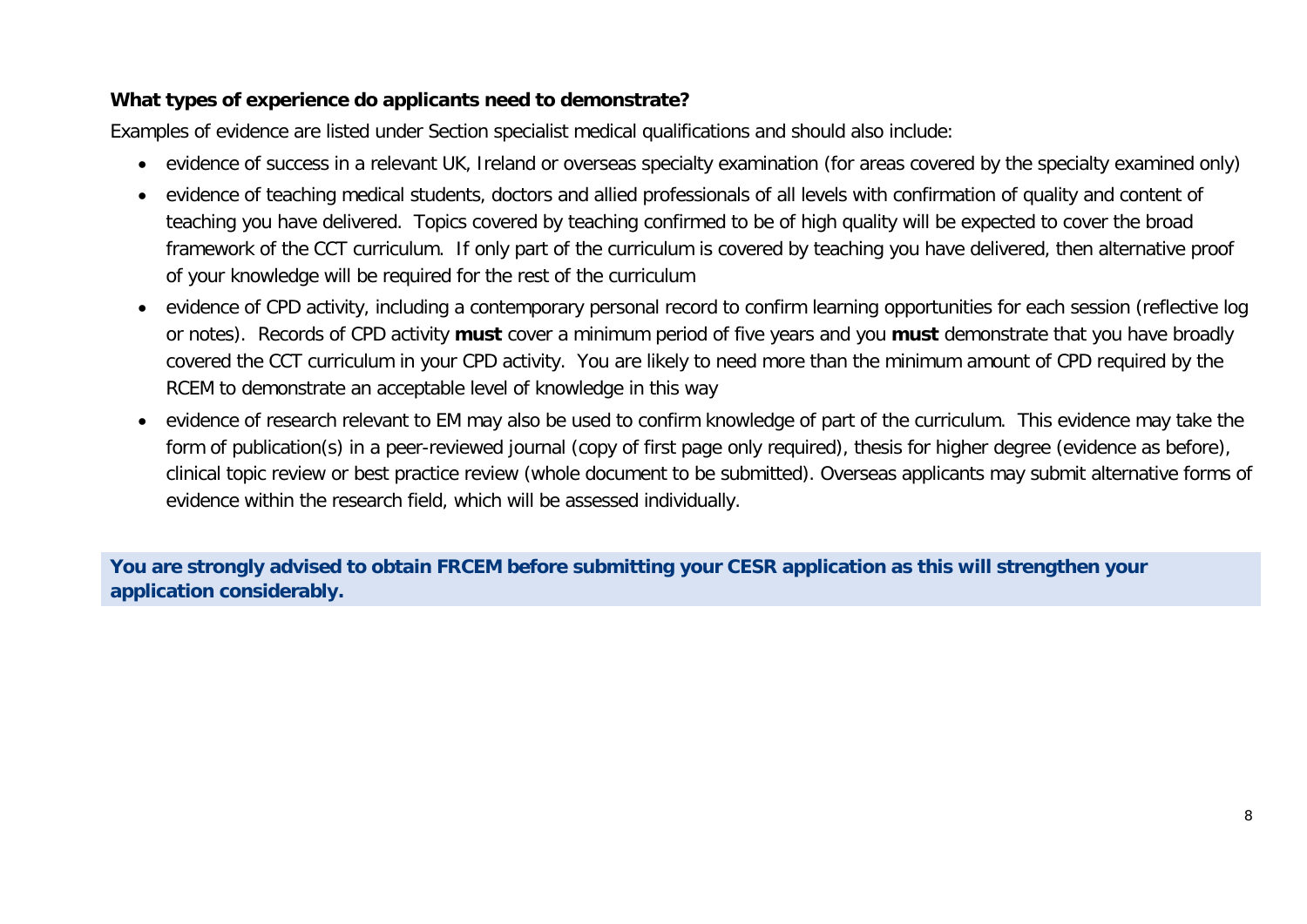# **Do I need to demonstrate experience or training in specialties related to EM?**

#### **Anaesthetics and Intensive Care Medicine**

You are expected to have either completed posts of a minimum of three months (full time equivalent) in each of these specialties, or a combined Anaesthetics/ICM post of a minimum of six months' (full time equivalent) duration, comprising three months aggregated time in anaesthetics and ICM. Provision of the Initial Assessment of Competence (IAC) in Anaesthesia is mandatory.

### **Acute Medicine**

You are required to demonstrate that you have spent some time in this specialty and that you have acquired knowledge of the treatment of medical patients beyond that given in the Emergency Department. While these competencies could be achieved from within the Emergency Department working with medical colleagues, it is preferable to have worked in areas outside ED in order to demonstrate this. A logbook of medical cases must be provided.

### **Paediatric Emergency Medicine**

In order to achieve sufficient exposure to paediatric patients, you are recommended to have spent a minimum of three months (full time equivalent) in a Paediatric Emergency Department, or a General ED with more than 16K Paediatric attendances a year. A logbook of paediatric cases must be provided, and the majority of paediatric evidence must demonstrate input from PEM or paediatric specialists.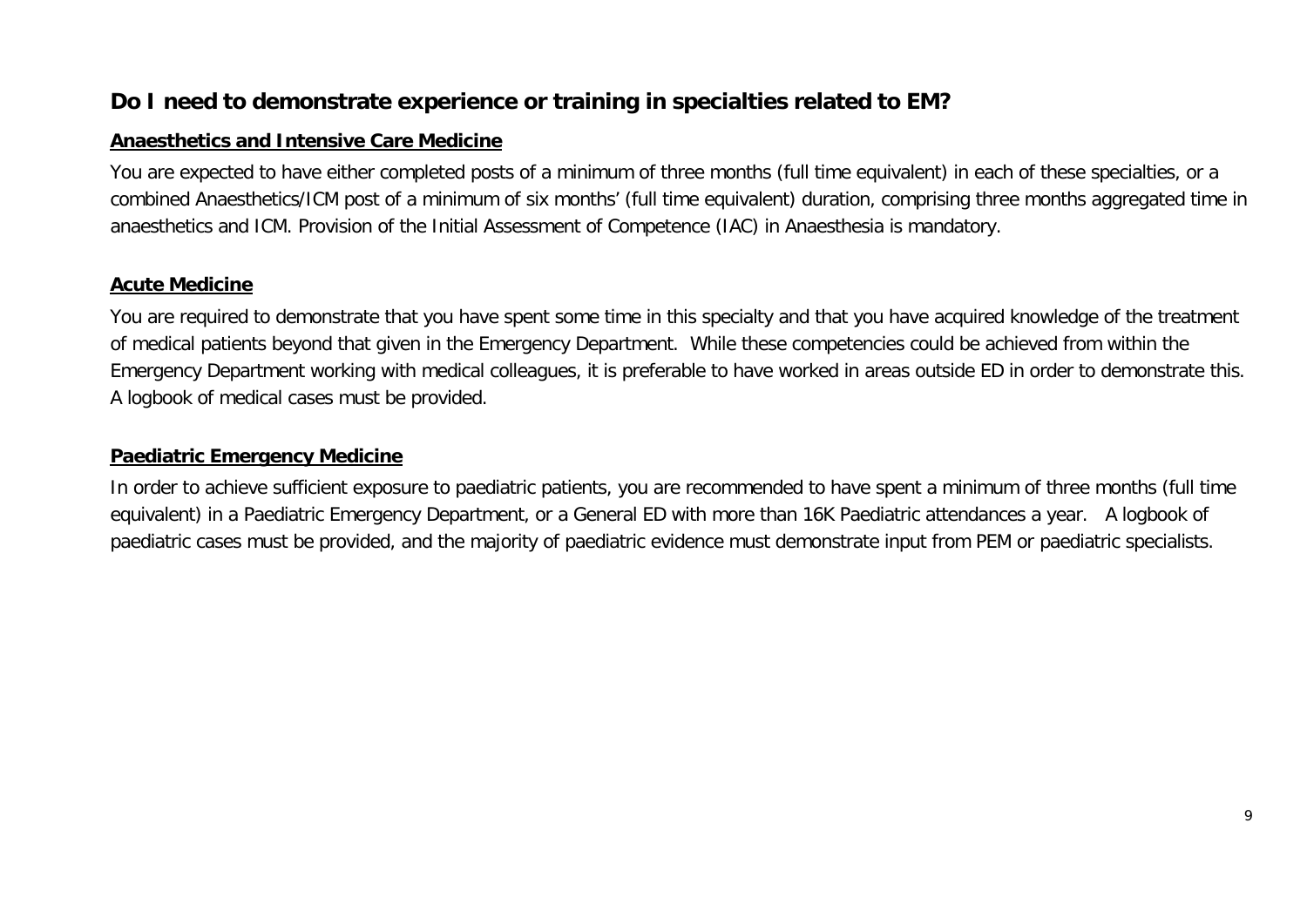# **Organising your evidence**

Your evidence will need to be presented broadly following the format below. This is so your evidence is organised to reflect the structure of the online application.

As a member of the College **you can obtain e-portfolio access**, [click here to apply.](https://www.rcem.ac.uk/RCEM/Membership/Membership_Process/RCEM/Membership/Applying_for_Membership.aspx?hkey=1834fc9a-a960-493d-876c-57146a315b35) Applicants are strongly advised to use the College online e-portfolio, which has been specifically designed to assist a CESR applicant in the collation of their evidence.

Please refer to our *user quide* for information on grouping and uploading your evidence.

# **Overview of the structure of your application**

### • **Background Evidence**

- o Current CV
- o Primary and subsequent examinations and qualifications
- o Evidence of recent specialist training
- o Details of posts held (Employment letters, job descriptions, job plans, rotas, timetables, etc.)
- o Appraisal documentation
- o CPD documentation

### • **Learning Outcomes (LOs)**

o Evidence demonstrating competence and experience in the 12 EM SLOs and additional ACCS curriculum LOs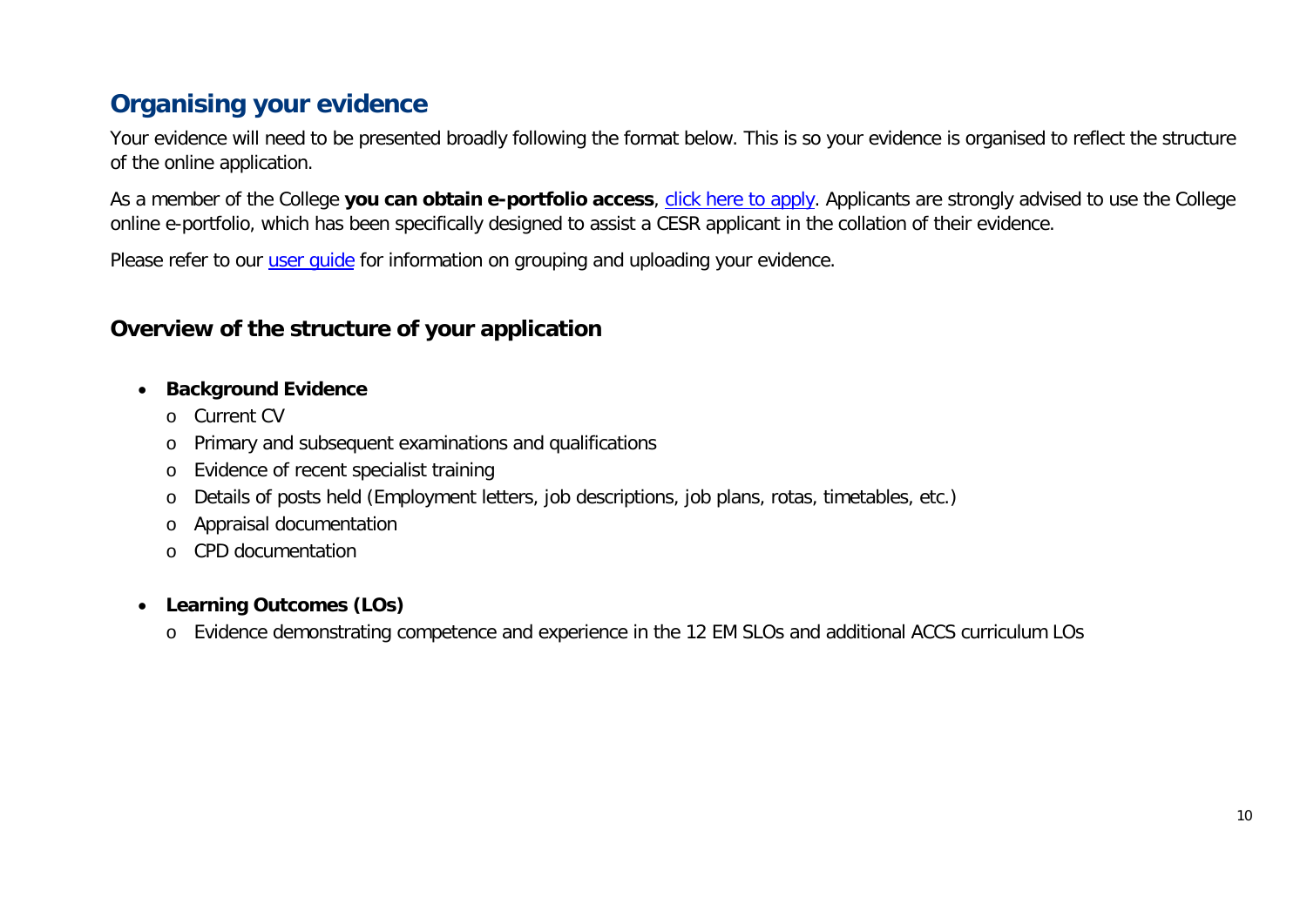# **Evidence of qualifications and training**

Substantial primary evidence for any previous training towards a medical qualification should **only** be submitted if the training is directly relevant to your CESR capabilities **and** dates from the past five years. Otherwise, certificates of completion are sufficient evidence of training.

| <b>CV</b>                                     | You must provide an up to date copy of your CV, which includes all the details listed in the<br>guidance on our website.                                                                                                                                                                                                                                                                                                                                                                                                                                                                                                                  |  |  |  |
|-----------------------------------------------|-------------------------------------------------------------------------------------------------------------------------------------------------------------------------------------------------------------------------------------------------------------------------------------------------------------------------------------------------------------------------------------------------------------------------------------------------------------------------------------------------------------------------------------------------------------------------------------------------------------------------------------------|--|--|--|
| <b>Primary medical qualification</b><br>(PMQ) | If you hold full registration with us, you do not need to submit your PMQ as we saw it when we<br>assessed your application for registration.<br>If you do not hold registration, you will need to have your PMQ independently verified by ECFMG<br>before we can grant you full registration with a licence to practise.<br>You can find out more about primary source verification on our website.<br>You only need to get your PMQ verified by ECFMG. The rest of your evidence should be verified in<br>line with our quidance.                                                                                                       |  |  |  |
| <b>Specialist medical</b><br>qualification(s) | Please provide an <b>authenticated copy</b> of any specialist medical qualifications you hold.<br>If your specialist medical qualification(s) was awarded in the UK, please provide a copy<br>There are no qualifications from outside Europe that enable automatic entry to the Specialist<br>Register in any specialty. An evaluation is made based on an applicant's whole career and<br>therefore two applicants with the same qualifications but different training and/or experience may<br>not receive the same decision.<br>Please see above guidance re. the FRCEM - you are strongly advised to obtain this<br>before applying. |  |  |  |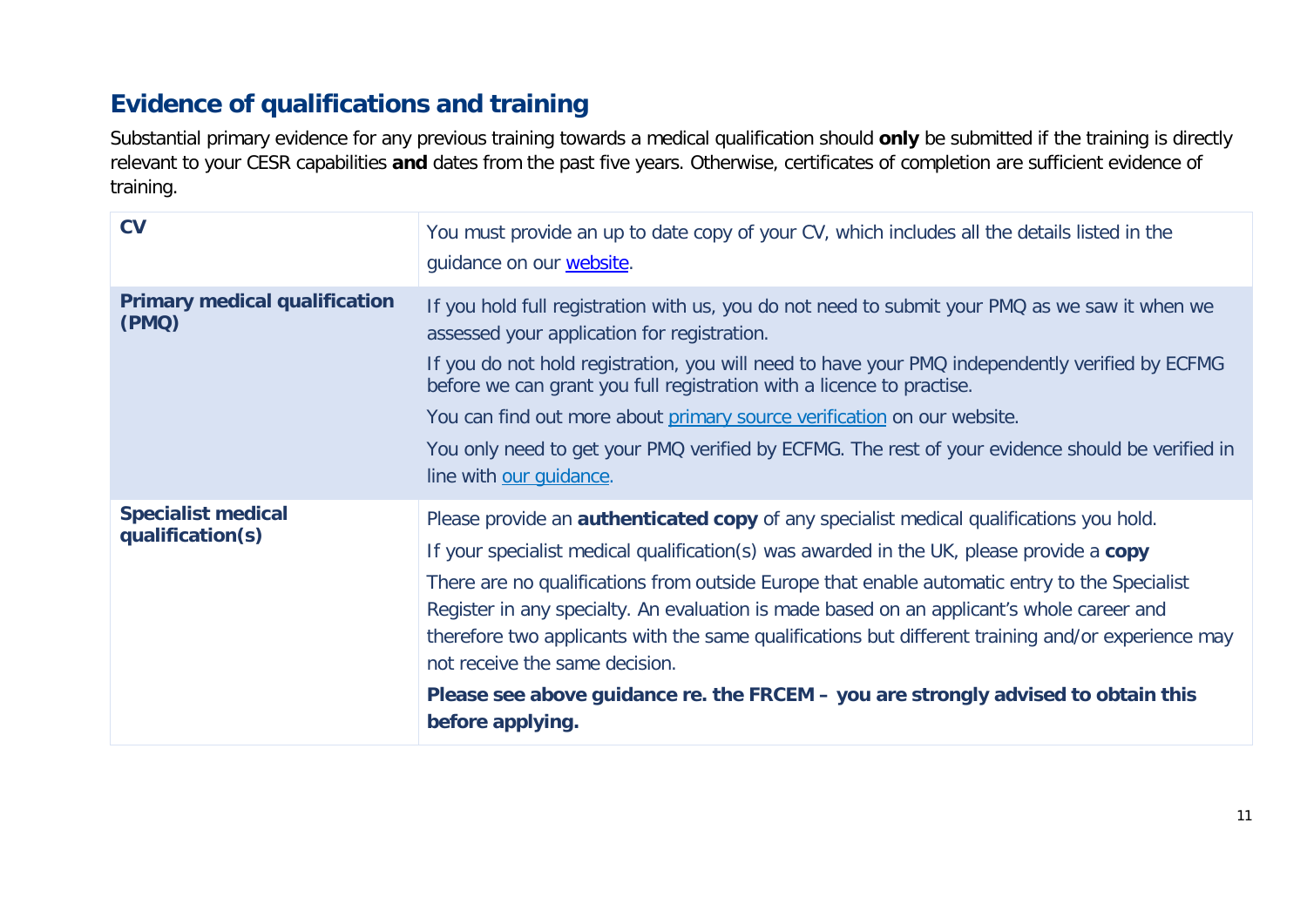| <b>Recent specialist training</b>                        | If you have worked in posts approved for a specialist training programme for a relevant<br>qualification outside the UK in the past five years, please provide an authenticated copy of the<br>curriculum or syllabus that was in place when you undertook your training.<br>If a formal curriculum or syllabus (including assessment methods) is not available please provide a                                                                                                                                                                                                                                                                                                                                                                                                                      |
|----------------------------------------------------------|-------------------------------------------------------------------------------------------------------------------------------------------------------------------------------------------------------------------------------------------------------------------------------------------------------------------------------------------------------------------------------------------------------------------------------------------------------------------------------------------------------------------------------------------------------------------------------------------------------------------------------------------------------------------------------------------------------------------------------------------------------------------------------------------------------|
|                                                          | letter from the awarding body outlining the content of the training programme or examination.                                                                                                                                                                                                                                                                                                                                                                                                                                                                                                                                                                                                                                                                                                         |
|                                                          | You must provide evidence of formal periodic assessment during your training. This evidence must<br>have been completed at the time the training was undertaken (if it is completed retrospectively<br>less weight will be given to the information provided). If you do not supply formal assessment<br>documents, the curriculum must demonstrate how you were assessed. A detailed letter of<br>verification from an educational supervisor would satisfy this requirement.<br>If areas for development were highlighted, please provide evidence to demonstrate that you have<br>subsequently addressed them.<br>If you have undertaken approved specialty training towards a CCT or CESR(CP) in Emergency<br>Medicine in the UK in the past five years, you should provide a copy of your ARCPs. |
|                                                          |                                                                                                                                                                                                                                                                                                                                                                                                                                                                                                                                                                                                                                                                                                                                                                                                       |
| <b>Specialist registration outside</b><br>the UK         | Please provide an <b>authenticated copy</b> of details of the registration requirements of that<br>authority.                                                                                                                                                                                                                                                                                                                                                                                                                                                                                                                                                                                                                                                                                         |
| <b>Other relevant qualifications</b><br>and certificates | You may also include postgraduate qualifications in other areas if they are relevant to associated<br>capabilities e.g. teaching, management, research methodology.                                                                                                                                                                                                                                                                                                                                                                                                                                                                                                                                                                                                                                   |
|                                                          | Please provide copies of certificates. Please provide these certificates in the relevant SLOs in the<br>application.                                                                                                                                                                                                                                                                                                                                                                                                                                                                                                                                                                                                                                                                                  |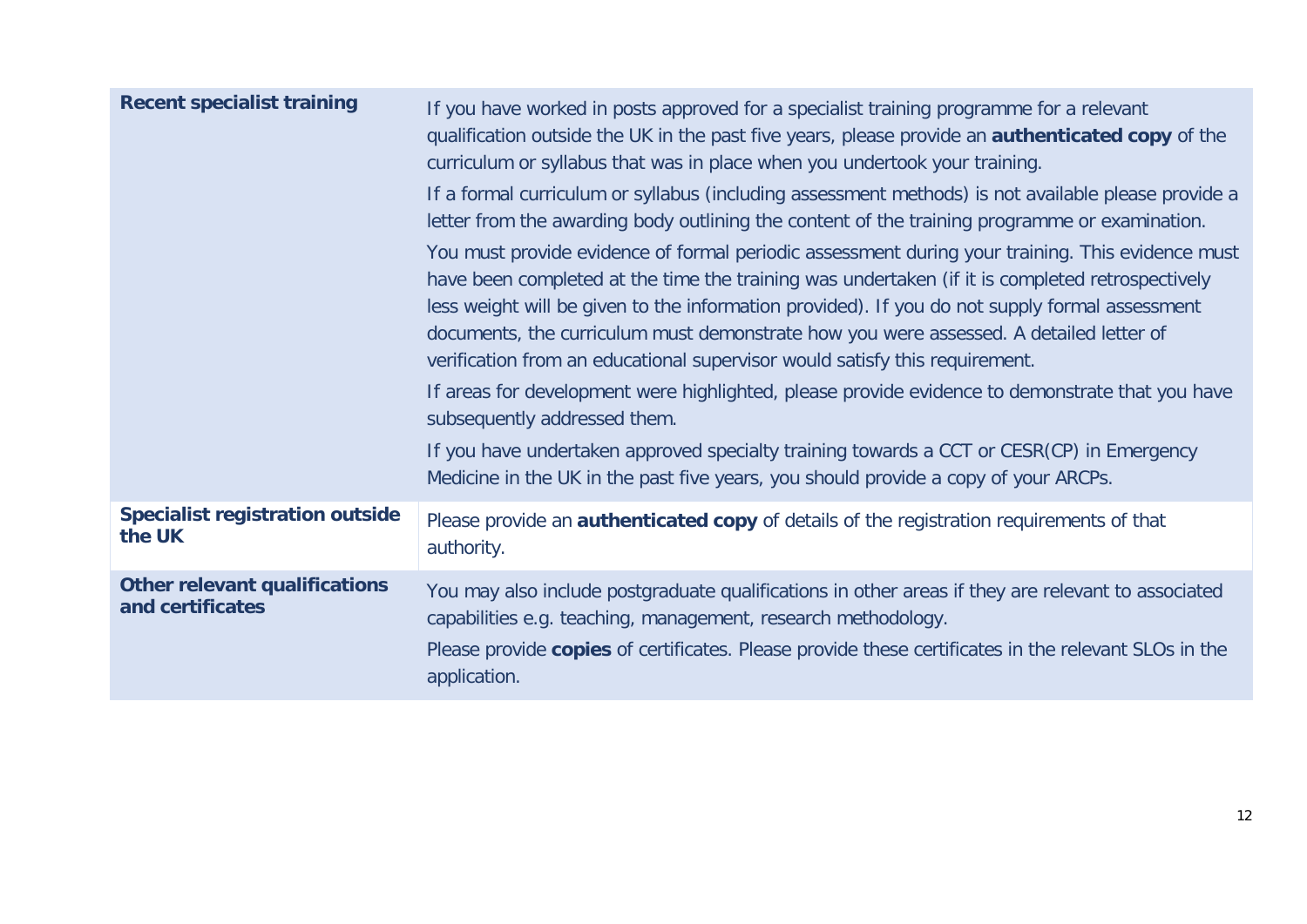# **Evidence of employment in posts and duties (including training posts)**

| <b>Employment letters and</b><br>contracts of employment                                | The information in these letters and contracts must match your CV. They will confirm the<br>following:<br>dates you were in post<br>post title, grade, training<br>٠<br>type of employment: permanent, fixed term, or part time (including percentage of whole<br>time equivalent)                                                                           |
|-----------------------------------------------------------------------------------------|--------------------------------------------------------------------------------------------------------------------------------------------------------------------------------------------------------------------------------------------------------------------------------------------------------------------------------------------------------------|
| <b>Job descriptions</b>                                                                 | These must match the information in your CV. They will confirm the following:<br>your position within the structure of your department<br>$\mathcal{L}_{\mathcal{A}}$<br>your post title<br>$\mathcal{L}_{\mathcal{A}}$<br>your clinical and non-clinical commitment<br><b>STAR</b><br>your involvement in teaching or training.<br>$\mathcal{L}_{\rm{eff}}$ |
| <b>Departmental (or trust)</b><br>workload statistics and annual<br>caseload statistics | You can use these to demonstrate:<br>the size of the hospital in which you work<br><b>I</b><br>the volume of work undertaken within your trust and the percentage that you undertake<br>×<br>the range of work that you undertake and that is undertaken within your trust<br>u.<br>triangulation with logbook information<br>T.                             |
| Rotas, timetables and job<br>plans                                                      | Where you have undertaken a number of roles, provide details for each post or role. You can use<br>these documents to demonstrate:<br>the main duties and responsibilities of the post                                                                                                                                                                       |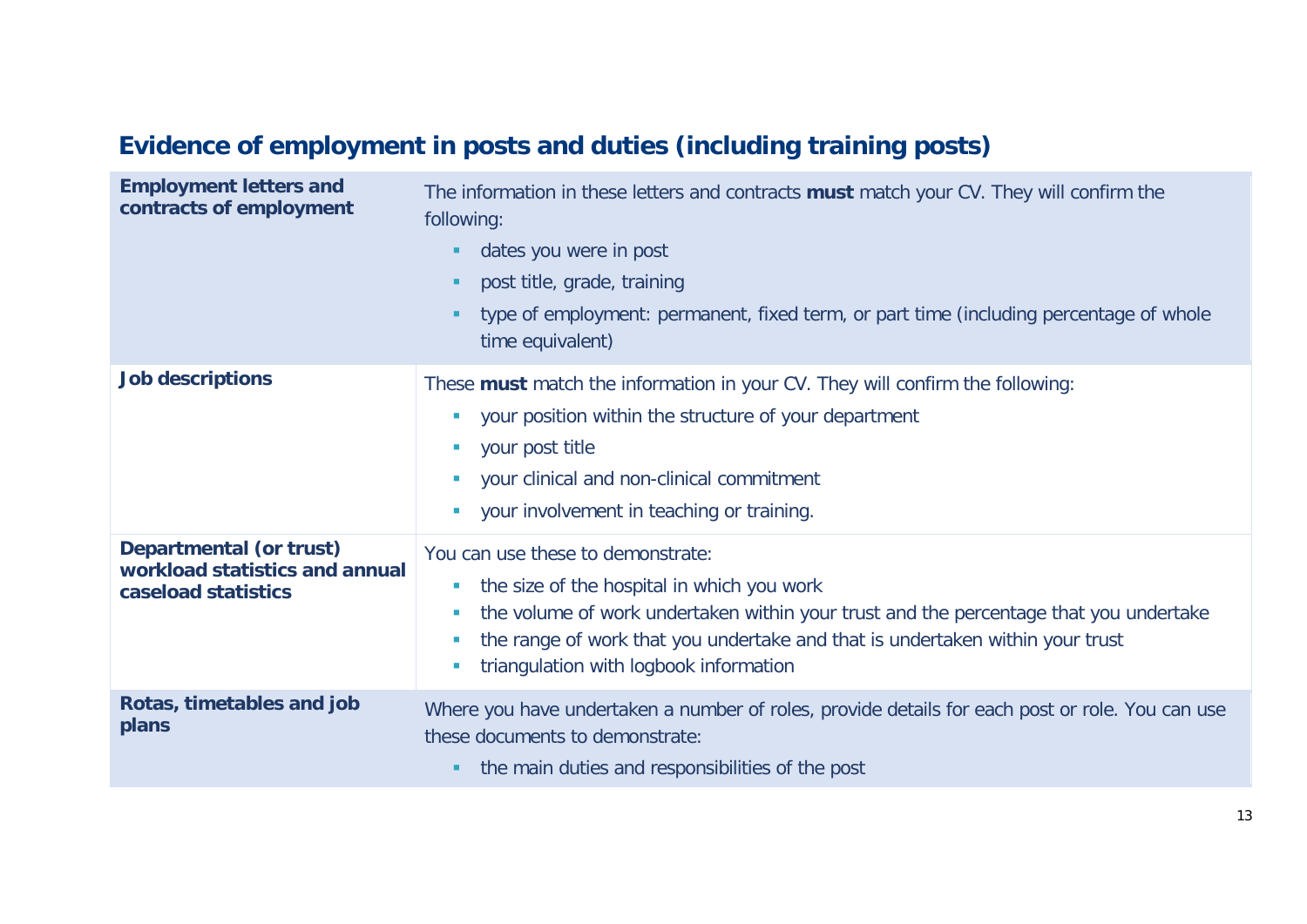|                  | your out of hours responsibilities, including rota commitments<br>that you have covered for colleagues' periods of leave<br>ш<br>any professional supervision and management of junior medical staff that you have<br>undertaken<br>your responsibilities for carrying out teaching, examination and accreditation duties<br>٠<br>your contribution to postgraduate and continuing medical education activity, locally and<br>ш<br>nationally<br>any responsibilities you had that relate to a special interest<br>п<br>requirements to participate in medical audit and in continuing medical education<br>your involvement in research<br>ш<br>your managerial, including budgetary, responsibilities where appropriate<br>ш<br>your participation in administration and management duties.                                                                                                                                                                                                                               |
|------------------|-----------------------------------------------------------------------------------------------------------------------------------------------------------------------------------------------------------------------------------------------------------------------------------------------------------------------------------------------------------------------------------------------------------------------------------------------------------------------------------------------------------------------------------------------------------------------------------------------------------------------------------------------------------------------------------------------------------------------------------------------------------------------------------------------------------------------------------------------------------------------------------------------------------------------------------------------------------------------------------------------------------------------------|
| <b>Appraisal</b> | For non-training posts you should provide evidence of ongoing evaluation of your performance.<br>This may take the format of formal appraisals by the department head or line manager (clinical<br>director, medical director, professor).<br>In the UK, a revalidation or appraisal portfolio would be appropriate (if it is completed<br>retrospectively less weight will be given to the information provided).<br>If areas for development were highlighted, please provide evidence to demonstrate that you have<br>subsequently addressed them.<br>Alternative evidence may include letters (written at the time) commenting on your performance. In<br>addition, where no formal appraisal or assessment forms are available you must provide validated<br>information on the method of career review or progression.<br>You must also provide evidence of review of your PDP at appraisal. PDPs normally form part of<br>your annual appraisal system and you should submit them with your appraisal documentation. |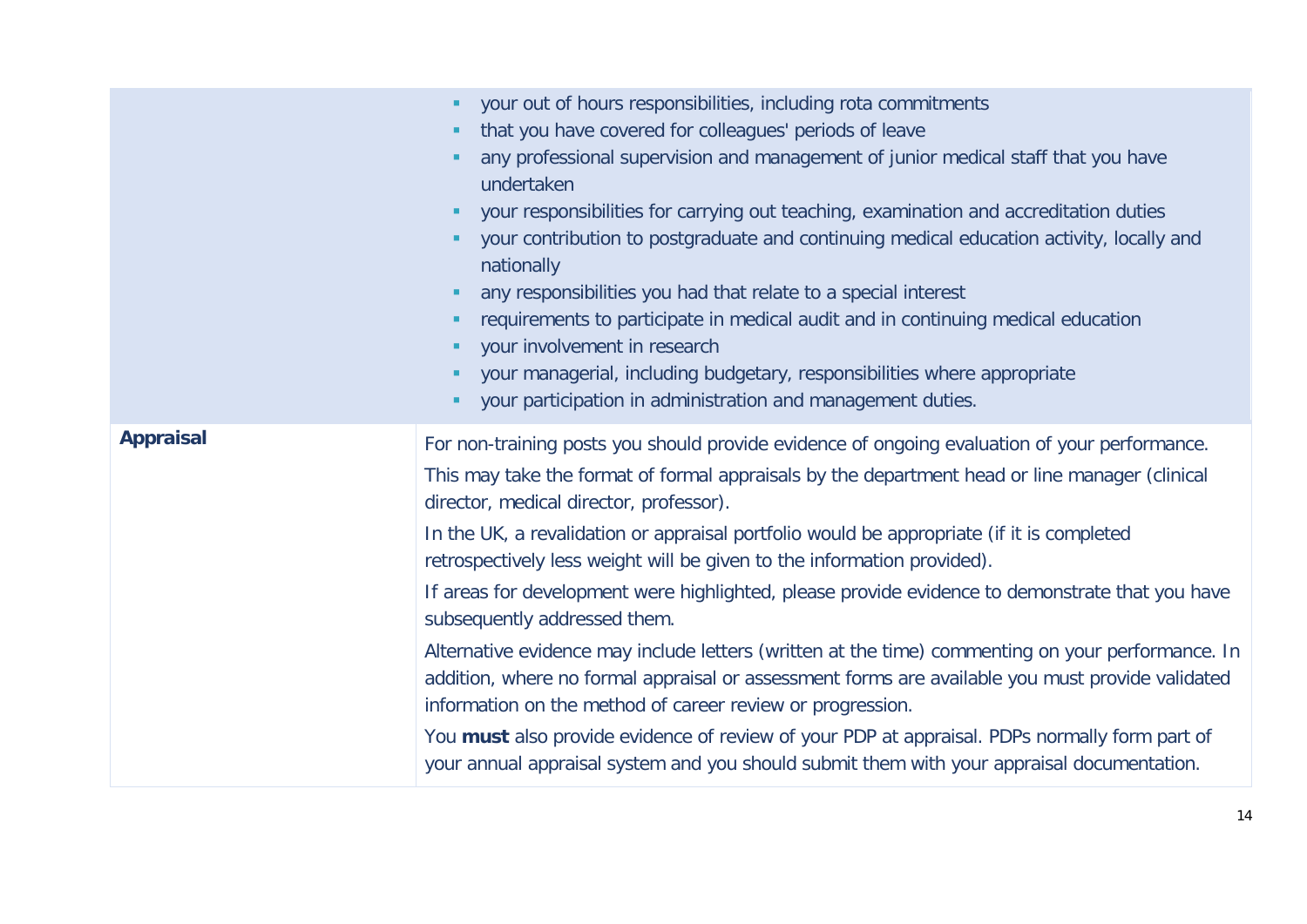**CPD record certificates, certificates of attendance, workshops and at local,** 

**national and international meetings or conferences**

**Membership of professional bodies and organisations**

You should provide evidence of CPD activity including a contemporary personal diary (with reflective notes) to confirm learning opportunities for each session. CPD activity must cover a period of the last five years and you must demonstrate that you have broadly covered the CCT Curriculum in your CPD activity.

The generic requirements will be enhanced by evidence of completion of the RCEM e-learning modules which are available via the RCEM E-learning website- https://www.rcemlearning.co.uk/. Copies of certificates generated in this programme must be submitted.

You should provide a variety of CPD to cover all aspects of your work and to demonstrate the breadth of your practice with a mixture of internal and external CPD. Where you have specialised the provision of CPD records covering the other aspects of the relevant curriculum is important to demonstrate the maintenance of your skills.

Please provide details of the events you have attended describing the content. Support this with documentary evidence of your attendance (CPD certificates etc).

You must provide evidence of having achieved the required standard of an average of 50 CPD hours per year. Most applicants for CESR, based in the UK, should be registered for CPD activity with the RCEM, or if from overseas, with an equivalent body. Applicants must have achieved the required standard of annual return agreed with the relevant college (which may be over one year or averaged out over several years).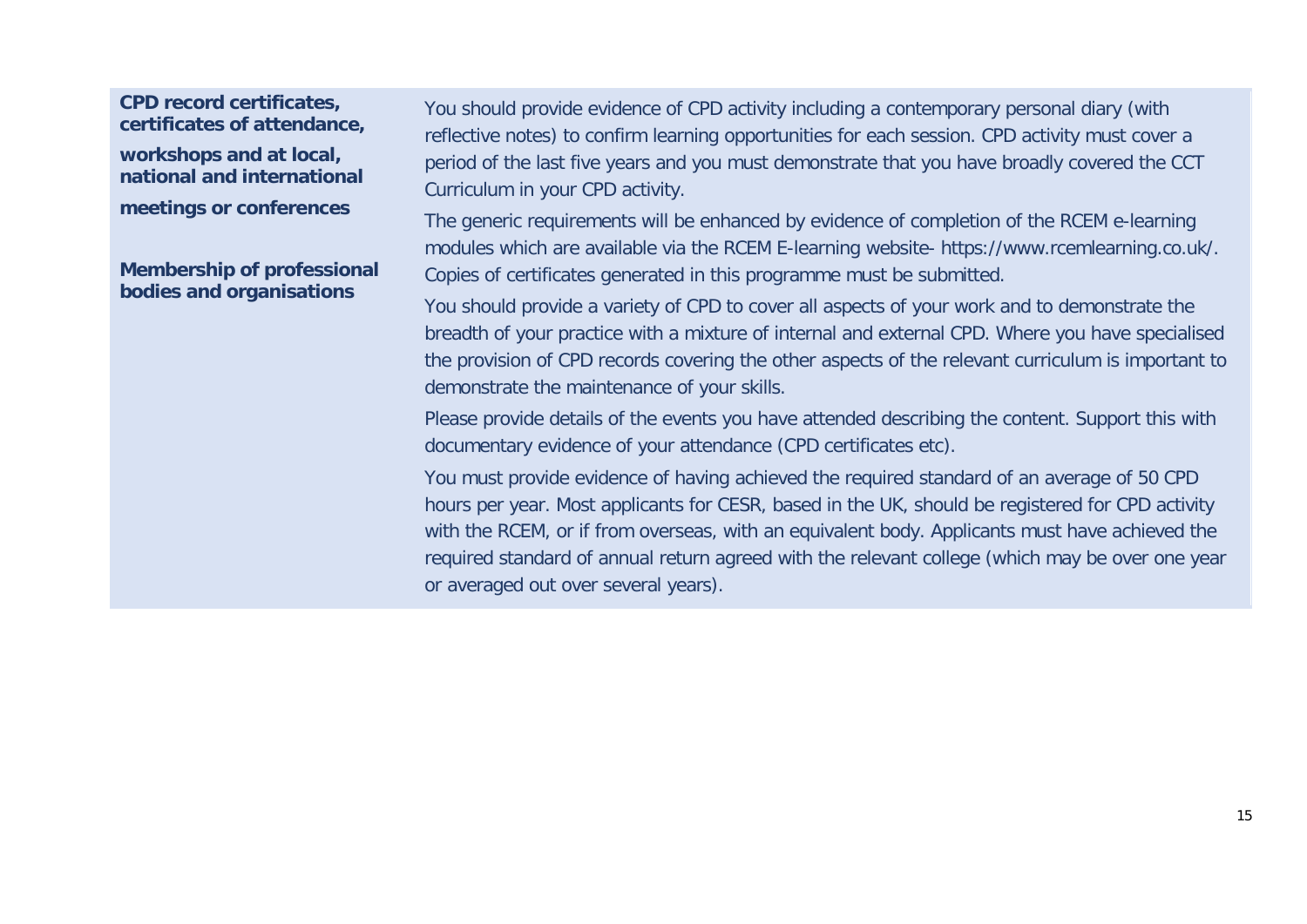# **How your evidence can be used to demonstrate key capabilities in different SLOs**

**Your evidence can be split as you wish under the SLOs. The table below provides a breakdown of key types of evidence. This evidence can be submitted to directly address the relevant key capabilities in relation to the SLOs of your choosing.**

#### **Further guidance has been provided under each individual SLO as to what evidence is expected - it is by no means exhaustive, and you are encouraged to submit a variety of evidence.**

You will notice that some of the suggested evidence is listed more than once. This is because these documents are relevant to more than one SLO. For example, MSF can be used to demonstrate competence in most SLOs – therefore, you can use the same MSF to demonstrate the required capability across several SLOs.

If you have a document that is relevant to more than one SLO, don't include multiple copies of it. Instead, provide one copy and list it in your application under each relevant SLO, stating that the document is located elsewhere, and you'd like to cross reference it.

#### **Workplace Based Assessments (WPBAs)**

Non-trainees are able to apply to use the RCEM e-Portfolio to record assessments which may be uploaded to the GMC online system for their CESR application. Further details can be found [here.](http://www.rcem.ac.uk/RCEM/Exams_Training/UK_Trainees/ePortfolio/RCEM/Exams_Training/UK_Trainees/ePortfolio.aspx?hkey=3b2594d1-23cb-47ad-bc8e-449438ec41ac) RCEM has produced a Subsection of the e-portfolio for CESR applicants in order to simplify collection and presentation of evidence.

All your assessments should have been carried out within six years of your CESR application. If you do not submit WPBA, you should submit alternative evidence of assessment of your competences across the breadth of the curriculum.

| Acute care common stem | You should review the ACCS requirements of the curriculum and provide   |  |  |  |  |
|------------------------|-------------------------------------------------------------------------|--|--|--|--|
| (ACCS) curriculum      | similar evidence to demonstrate your experience and competence.         |  |  |  |  |
| competences            | Experience and knowledge beyond the Emergency Department are required   |  |  |  |  |
|                        | to demonstrate continuing care in the three non-EM ACCS specialties and |  |  |  |  |
|                        | include a minimum of 12 CBDs, 12 Mini-CEX and 12 DOPS.                  |  |  |  |  |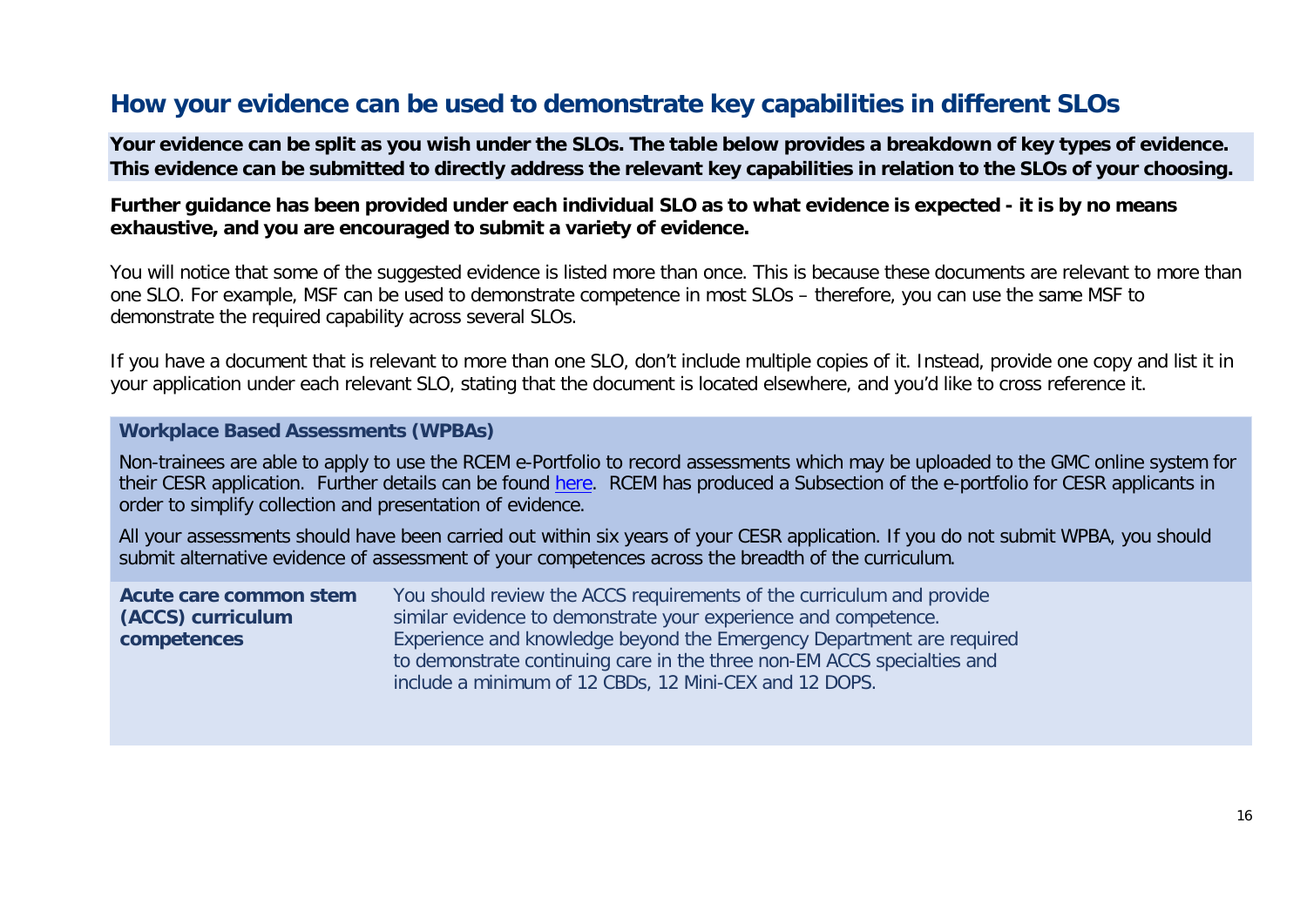| WPBAs should reflect the breadth and depth of this part of the curriculum and contain a consistent<br>depth of reflection to evidence mature learning from these encounters.<br>We do not specify minimum numbers for these, though it is unlikely that competence could be<br>demonstrated with fewer than 12 CBDs, 12 Mini-CEX and 12 DOPS collated during the last five years<br>excluding those competences gained in acute subspecialties, e.g., anaesthetics.<br>The majority of these WPBA should be assessed by consultants. If you do not submit these WPBAs,<br>you should submit alternative evidence of assessment of your competences. |
|-----------------------------------------------------------------------------------------------------------------------------------------------------------------------------------------------------------------------------------------------------------------------------------------------------------------------------------------------------------------------------------------------------------------------------------------------------------------------------------------------------------------------------------------------------------------------------------------------------------------------------------------------------|
| ESLEs should provide an insightful and honest assessment of performance on the shopfloor and are of<br>great value both as a learning experience and also for evaluators assessing the CESR application. A<br>minimum of two Extended Learning Supervised Learning Events (ESLE) per year for three years before<br>submission is advised.                                                                                                                                                                                                                                                                                                          |
| The RCEM has adopted MSF. Details may also be found in the RCEM trainees' e-portfolio<br>www.nhseportfolios.org.<br>Alternative systems, used within the UK or overseas, based on similar methodology will be considered<br>and will be evaluated individually.<br>You should supply evidence of feedback completed at the time from colleagues of all levels (peers,<br>nursing, auxiliary staff, management) as well as patients. In addition to MSF, evidence may include<br>letters, references for posts applied for etc.                                                                                                                      |
| Logbooks, records of daily clinical practice                                                                                                                                                                                                                                                                                                                                                                                                                                                                                                                                                                                                        |
| Photocopies of operating lists and theatre record books are not satisfactory evidence of procedures. If<br>you did not complete a logbook at the time you undertook the procedures, you should create a<br>logbook from the information you have. It should contain the following information:<br>only procedures that you were personally involved in<br>$\circ$<br>age and gender<br>$\circ$                                                                                                                                                                                                                                                      |
|                                                                                                                                                                                                                                                                                                                                                                                                                                                                                                                                                                                                                                                     |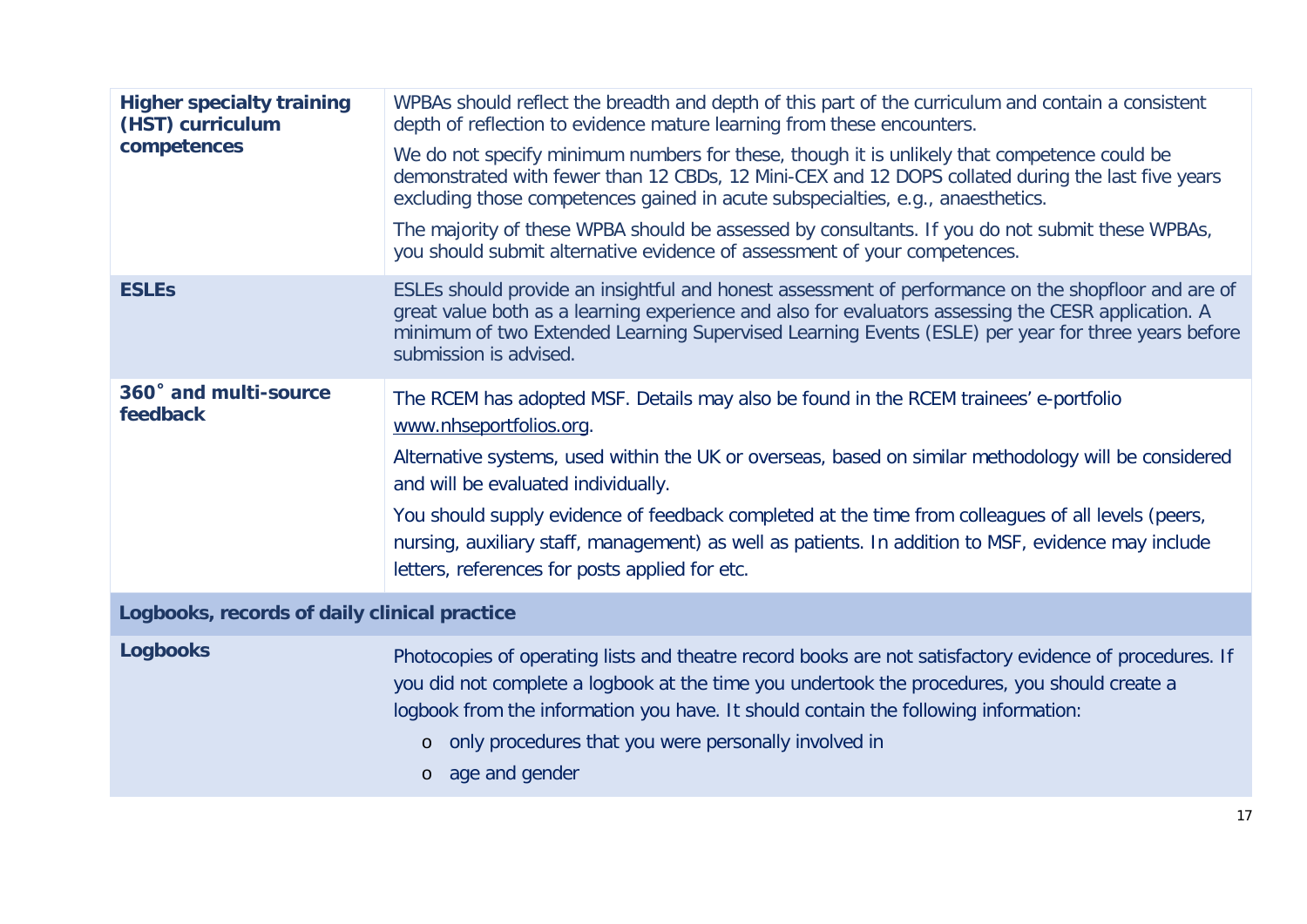|                        | date of the procedure<br>$\circ$                                                                                                                                                                                                                               |
|------------------------|----------------------------------------------------------------------------------------------------------------------------------------------------------------------------------------------------------------------------------------------------------------|
|                        | full name of the procedure<br>$\circ$                                                                                                                                                                                                                          |
|                        | your role in the procedure (assisted, performed personally, performed under direct supervision<br>$\circ$<br>of someone more senior, supervised a junior)                                                                                                      |
|                        | any critical incidents<br>$\circ$                                                                                                                                                                                                                              |
|                        | name of the hospital or clinic where procedure was performed<br>$\circ$                                                                                                                                                                                        |
|                        | outcomes data.<br>$\circ$                                                                                                                                                                                                                                      |
|                        | A Logbook template can be found on the RCEM website.                                                                                                                                                                                                           |
|                        | Your logbooks should include 50 patients per year over a minimum of three years and<br>should cover the breadth and depth of the EM curriculum. They MUST be enhanced by highly<br>developed reflective entries of learning points.                            |
|                        | It is not acceptable to show extensive exposure to one area of EM practice, e.g. minor injuries to the<br>detriment of other areas of EM practice, without evidence of steps taken to attain experience in<br>deficient areas.                                 |
|                        | Logs of clinical experience are enhanced by reflective entries and learning points.                                                                                                                                                                            |
|                        | It would also be acceptable to show a 'grouped' exposure to clinical cases such as would be<br>demonstrated in an ACAT (see assessment section above) as part of this evidence.                                                                                |
| <b>Medical reports</b> | You should provide at least three examples of these across the breadth of your practice following the<br>Academy of Medical Royal Colleges and NHS agreed format.                                                                                              |
|                        | You can use these to demonstrate:<br>Your ability to analyse and provide a second opinion<br>$\circ$<br>your involvement or role in cases<br>$\circ$<br>the types and complexity of cases you are involved in<br>$\circ$<br>your handling of patient paperwork |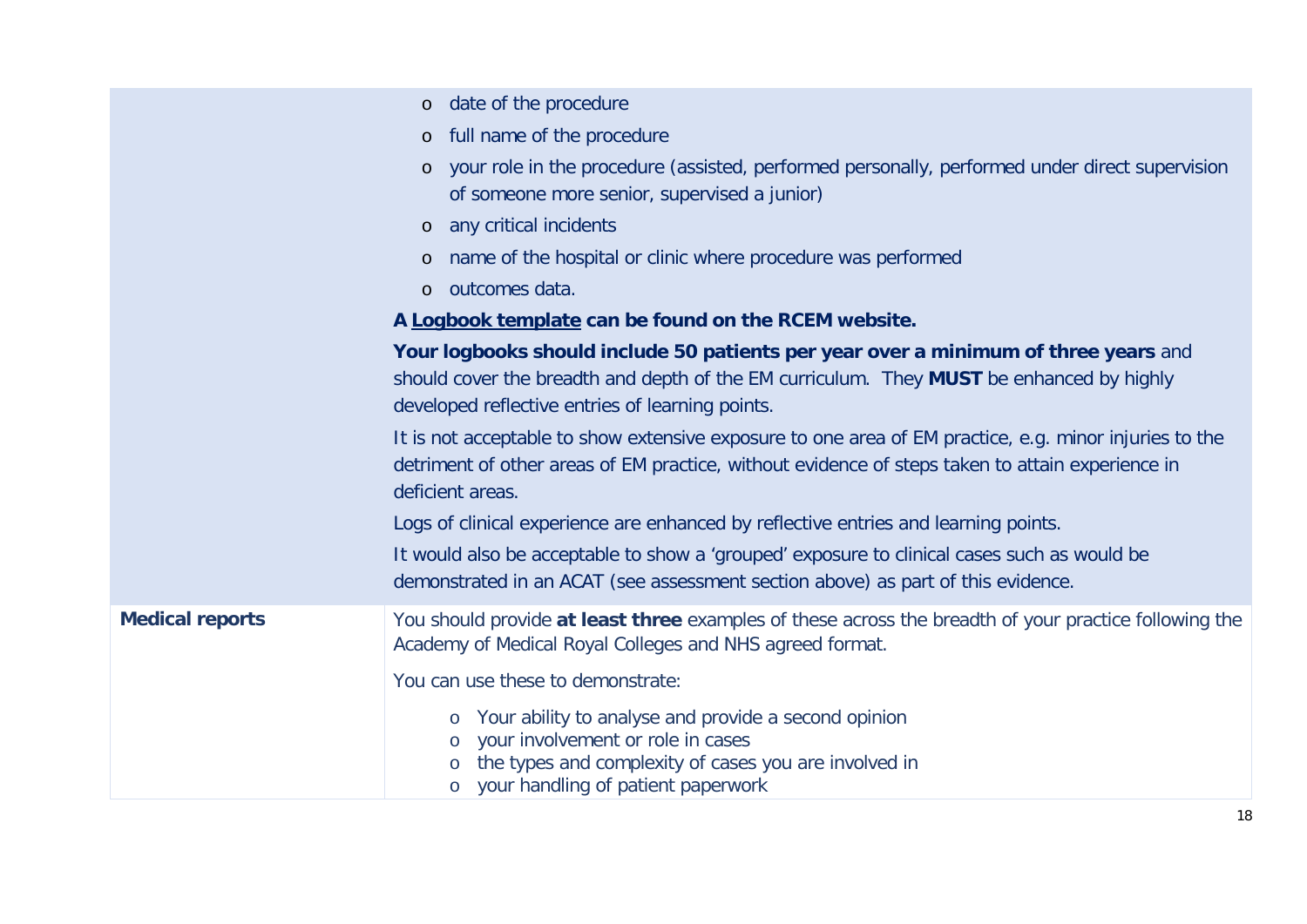|                                                        | your respect and protection of confidential information<br>$\circ$<br>triangulation with logbook information<br>$\circ$                                                                                                                                                                                                                                                                                                                                                                                                                                                                                                                                                                                                                                                                         |
|--------------------------------------------------------|-------------------------------------------------------------------------------------------------------------------------------------------------------------------------------------------------------------------------------------------------------------------------------------------------------------------------------------------------------------------------------------------------------------------------------------------------------------------------------------------------------------------------------------------------------------------------------------------------------------------------------------------------------------------------------------------------------------------------------------------------------------------------------------------------|
| <b>Case histories</b>                                  | You should provide at least ten in-depth case-histories as evidence of your reflective learning on a<br>range of clinical cases spread across the curriculum, to demonstrate your maturity in clinical and<br>managerial approach to more complex cases. These should include:<br>dates<br>$\circ$<br>diagnosis<br>$\circ$<br>nature of your involvement in the management of the case<br>$\circ$<br>which curriculum competences were involved<br>$\circ$<br>You can use these to demonstrate:<br>your involvement or role in cases<br>$\circ$<br>the types and complexity of cases you are involved in<br>$\circ$<br>your handling of patient paperwork<br>$\circ$<br>your respect and protection of confidential information<br>$\circ$<br>triangulation with logbook information<br>$\circ$ |
| <b>Referral letters discussing</b><br>patient handling | Please provide at least three letters which cover all aspects of your work and demonstrate the<br>breadth of your practice. This may include examples of letters:<br>requesting a second opinion<br>$\circ$<br>advising clinical colleagues or answering particular questions regarding patient<br>$\circ$<br>management<br>from clinical colleagues regarding applicant's involvement in patient management<br>The letters should be sufficiently detailed to demonstrate:<br>your involvement or role in cases<br>$\circ$<br>the types and complexity of cases you are involved in<br>your relationship, or ability to communicate with your colleagues in other disciplines                                                                                                                  |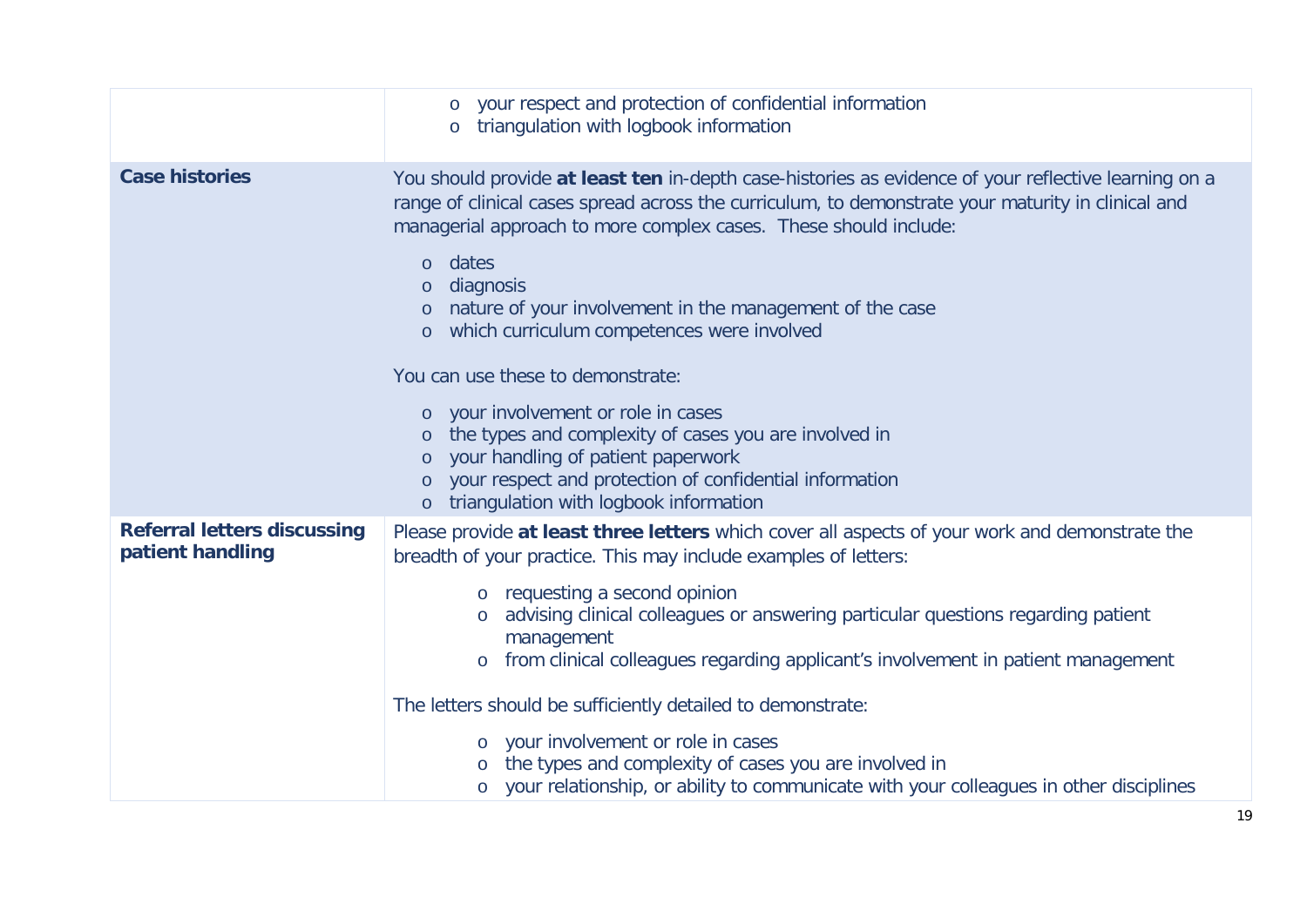|                                                    | your handling of patient paperwork<br>$\circ$<br>your recognition of the limits of your professional competence<br>$\circ$<br>your respect and protection of confidential information                                                                                                                                                                                                                                                                                                                                                                                   |                                                                                                                   |                                                                                  |  |
|----------------------------------------------------|-------------------------------------------------------------------------------------------------------------------------------------------------------------------------------------------------------------------------------------------------------------------------------------------------------------------------------------------------------------------------------------------------------------------------------------------------------------------------------------------------------------------------------------------------------------------------|-------------------------------------------------------------------------------------------------------------------|----------------------------------------------------------------------------------|--|
| <b>Patient lists/caseload</b><br><b>statistics</b> | Patient lists/caseload statistics for different areas of the department showing a good spread of the<br>curriculum.<br>Patient lists should be done yearly in order to demonstrate work rate, work patterns and coverage of<br>patients from different areas of Emergency Medicine.<br>Your data should demonstrate the following categories:                                                                                                                                                                                                                           |                                                                                                                   |                                                                                  |  |
|                                                    | <b>Number of Adults</b><br>Number of Children<br><b>Resus</b><br><b>Majors</b><br>Ambulatory<br><b>Blue calls</b><br>Admitted (%)<br>You can use these to demonstrate:<br>your involvement or role in cases<br>$\circ$<br>the types and complexity of cases you are involved in<br>$\circ$<br>your participation in teaching and training (where you are supervising a junior colleague)<br>the volume of cases you undertake<br>$\circ$<br>triangulation with rota, timetable and job plan information<br>$\circ$<br>triangulation with logbook information<br>$\circ$ |                                                                                                                   |                                                                                  |  |
| <b>Courses relevant to the</b><br>curriculum       | $\circ$<br>ATLS/ ALS/ EPLS / MIMMS etc                                                                                                                                                                                                                                                                                                                                                                                                                                                                                                                                  | Skills in ultrasound as listed under Level 1 in the CCT Curriculum for EM.<br>Good Clinical Practice (GCP) course | Safeguarding to Level 3 (Children and Adults) as per Trust mandatory guidelines. |  |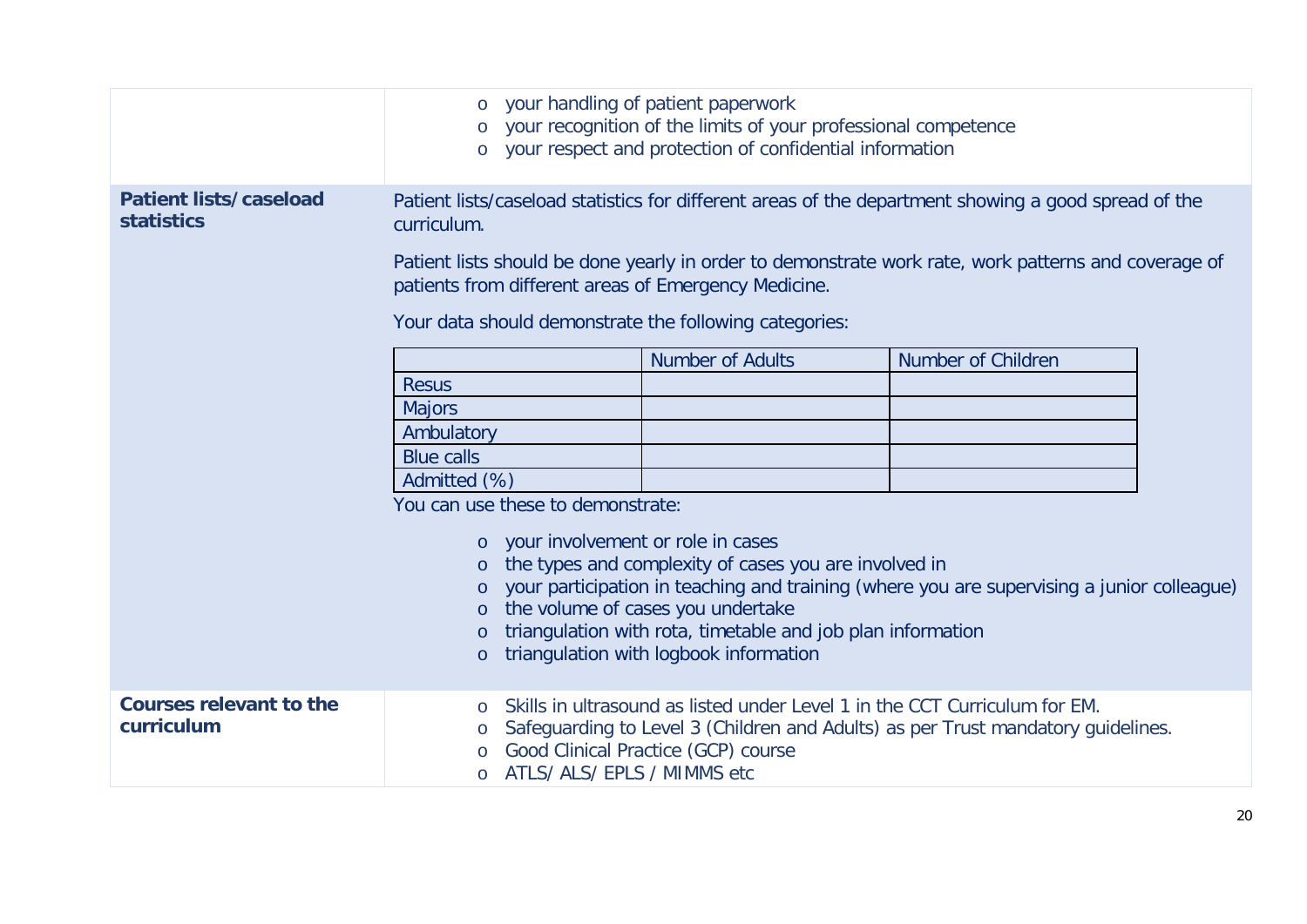# **Curriculum Speciality Learning Outcomes (SLOs)**

There are **11 ACCS Learning Outcomes** and **12 EM SLOs** incorporating the ACCS learning outcomes. Together, these form the RCEM Learning requirements. In each of the SLOs your evidence needs to demonstrate progression to the highest level of entrustment, consistent with operating at consultant level.

Applicants are expected to provide **a minimum** of 36 WBPAs, in the form of DOPS (12), Mini-CEX (12) and CBDs (12), which should be provided throughout the SLOs according to the Curriculum. This minimum does not include ESLEs, or other assessment formats and does not include the WBPAs associated with the following related specialties; Anaesthetics, ICM, Acute Medicine and Paediatrics. Please refer to the table on page 16 for further details.

Please avoid duplication of any evidence, though we understand some evidence may overlap through different sections.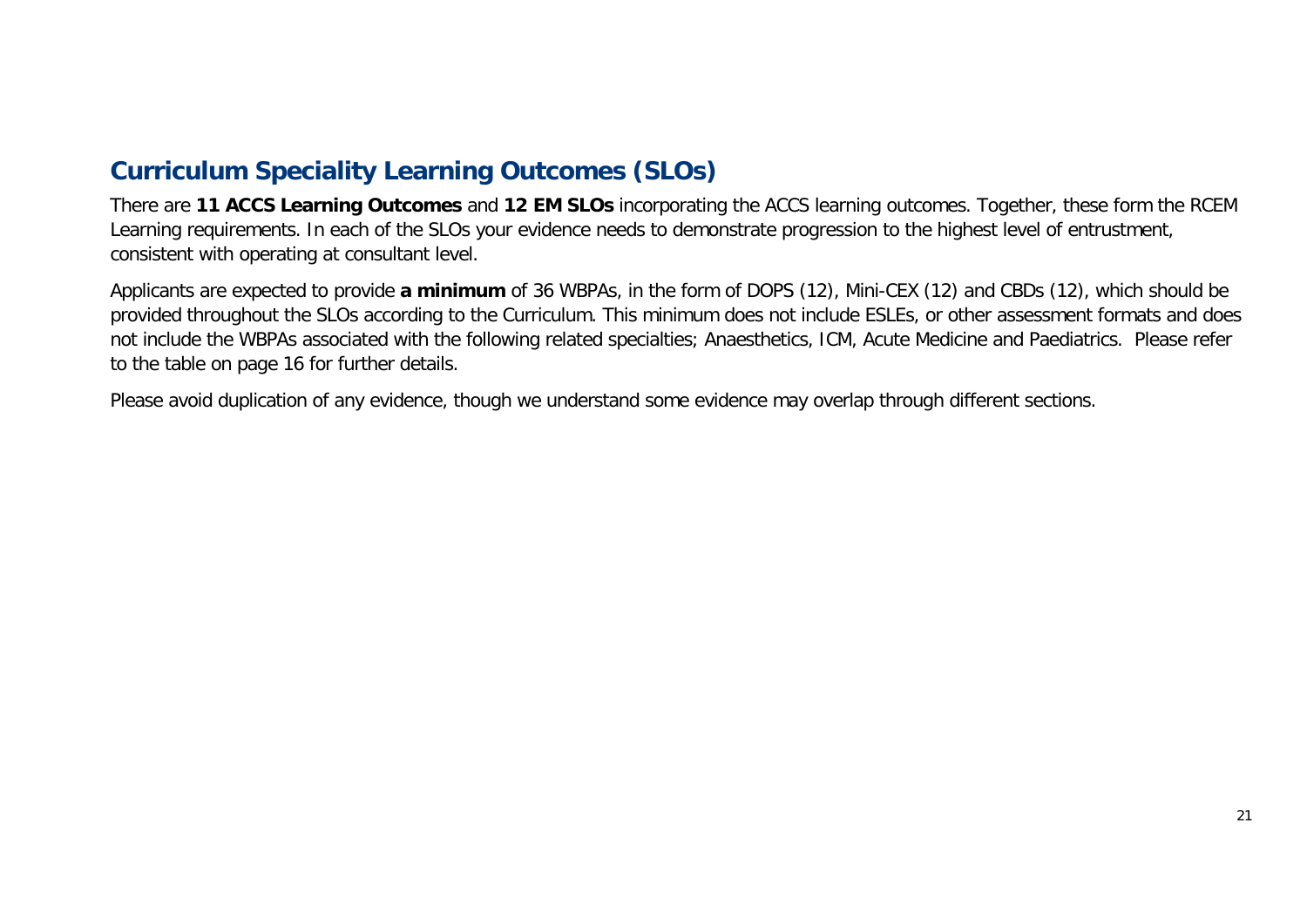# **SLO 1: Care for physiologically stable adult patients presenting to acute care across the full range of complexity**

# **Key capabilities:**

At completion of this LO a CESR applicant will be expected to demonstrate:

• Be expert in assessing and managing all adult patients attending the ED. These capabilities will apply to patients attending with both physical and psychological ill health

- **ACAT**
- CbD
- $F$
- **Logbook of cases**
- **Mini-CEX**
- **MSF**
- MCR (AM) Multiple Consultant Report (Acute Medicine)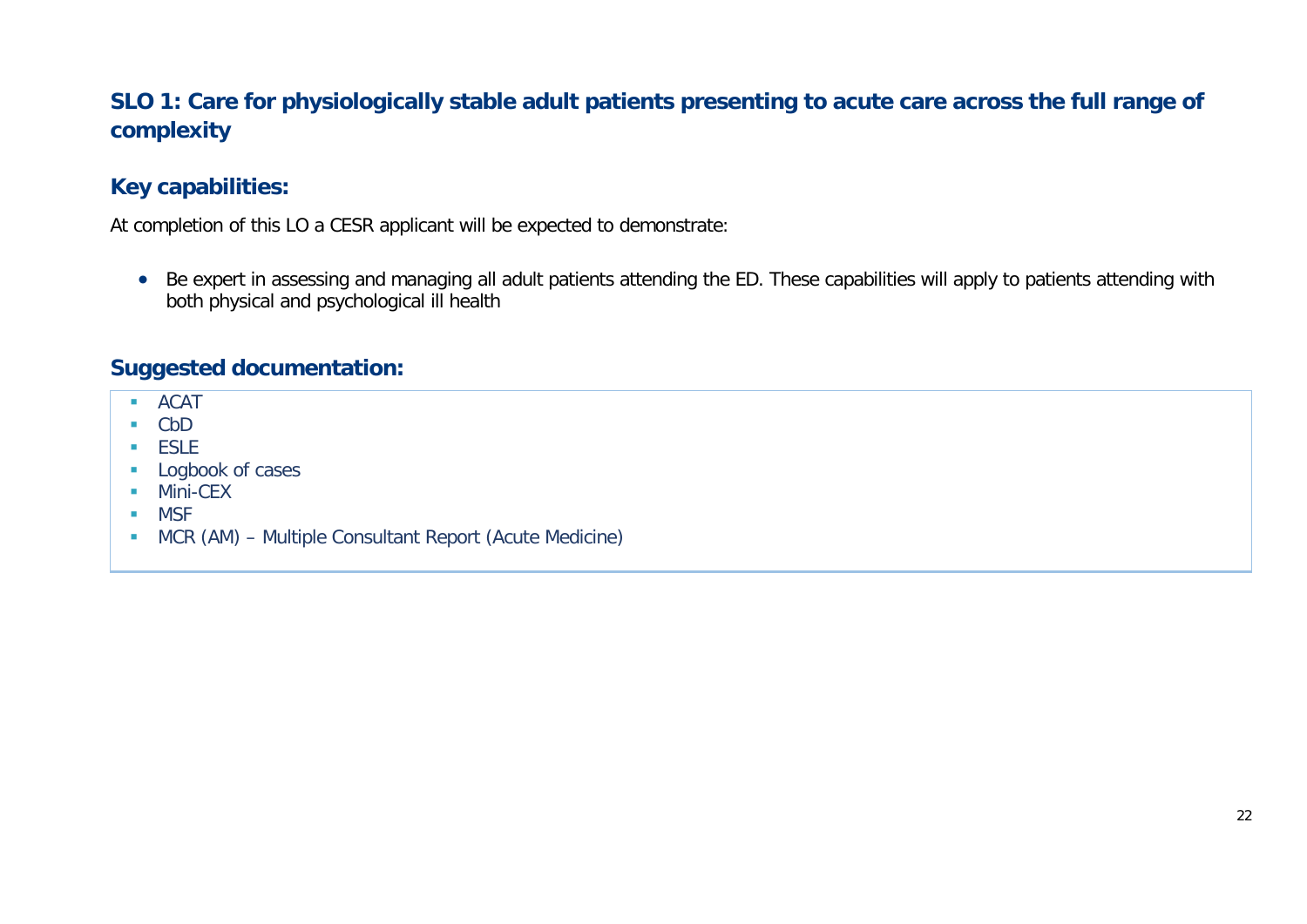# **SLO 2: Support the ED team by answering clinical questions and making safe decisions**

# **Incorporating ACCS LO 2: Make safe clinical decisions, appropriate to level of experience, knowing when and how to seek effective support**

### **Key capabilities:**

At completion of these LOs a CESR applicant will be expected to demonstrate:

- able to support the pre-hospital, medical, nursing, and administrative team in answering clinical questions and in making safe decisions for discharge, with appropriate advice for management beyond the ED.
- aware of when it is appropriate to review patients remotely or directly and able to teach these principles to others.
- understand how to apply clinical guidelines
- understand how to use diagnostic tests in ruling out key pathology, and be able to describe a safe management plan, including discharge where appropriate, knowing when help is required
- be aware of the human factors at play in clinical decision making and their impact on patient safety

- $\blacksquare$  CbD
- $E$ FSLE
- FEG
- $ACAT$
- MCR (AM) Multiple Consultant Report (Acute Medicine)
- **Mini-CEX**
- MSF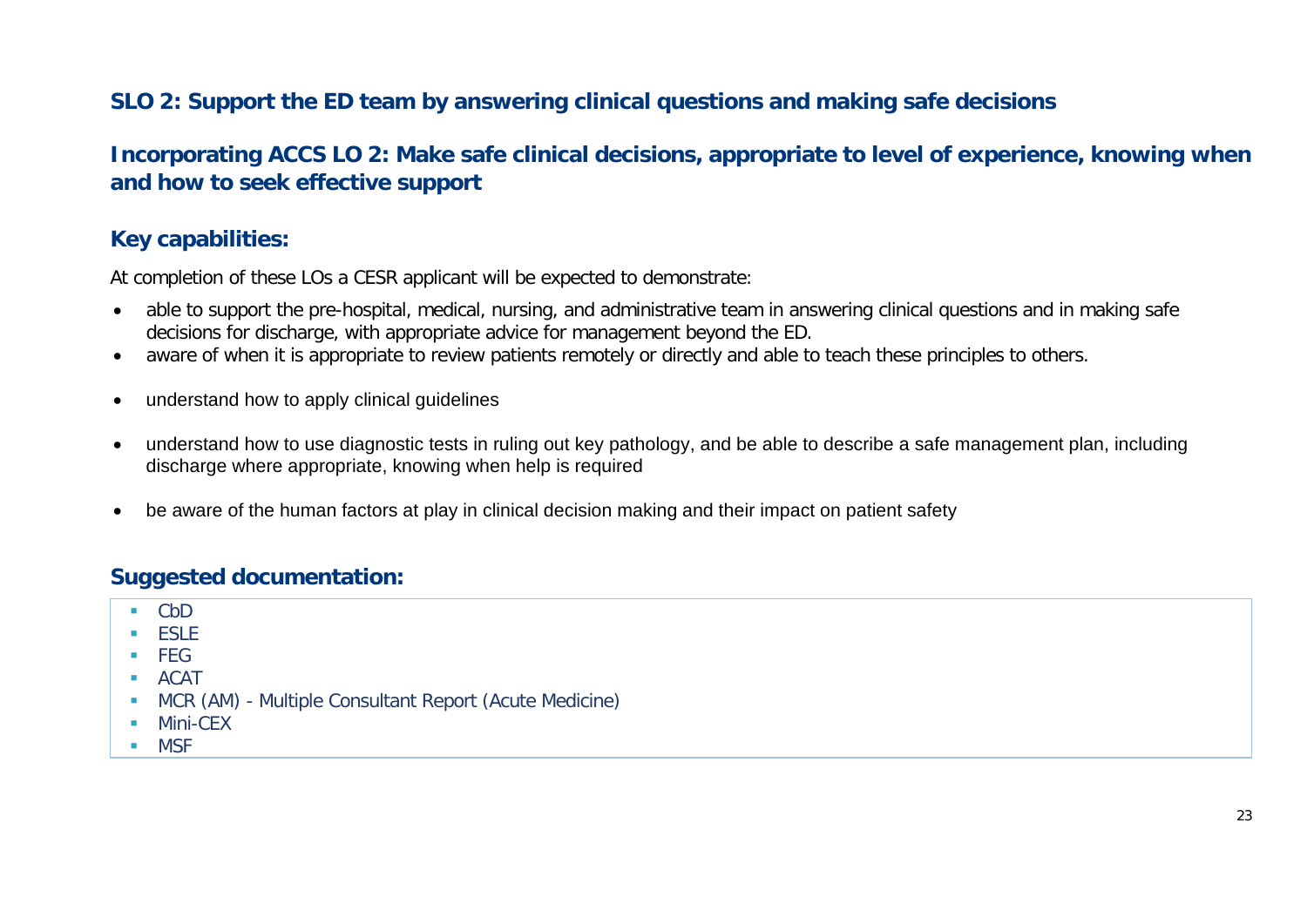# **SLO 3: Identify sick adult patients, be able to resuscitate and stabilise and know when it is appropriate to stop**

# **Incorporating ACCS LO 8: Manage patients with organ dysfunction and failure**

# **Key capabilities:**

At completion of these LOs a CESR applicant will be expected to demonstrate:

- provide airway management & ventilatory support to critically ill patients
- be expert in fluid management and circulatory support in critically ill patients (will need training)
- manage all life-threatening conditions including peri-arrest & arrest situations in the ED
- be expert in caring for ED patients and their relatives and loved ones at the end of the patient's life
- to effectively lead and support resuscitation teams
- Will be able to provide safe and effective care for critically ill patients across the spectrum of single or multiple organ failure
- Will be able to plan and communicate effectively with patients, relatives and the wider multi-professional team when attending to the clinical and holistic needs of patients

- CbD
- $F$  FSLE
- $FFG$
- Mini-CEX
- MCR (AM) Multiple Consultant Report (Acute Medicine)
- MSF
- **Reflection**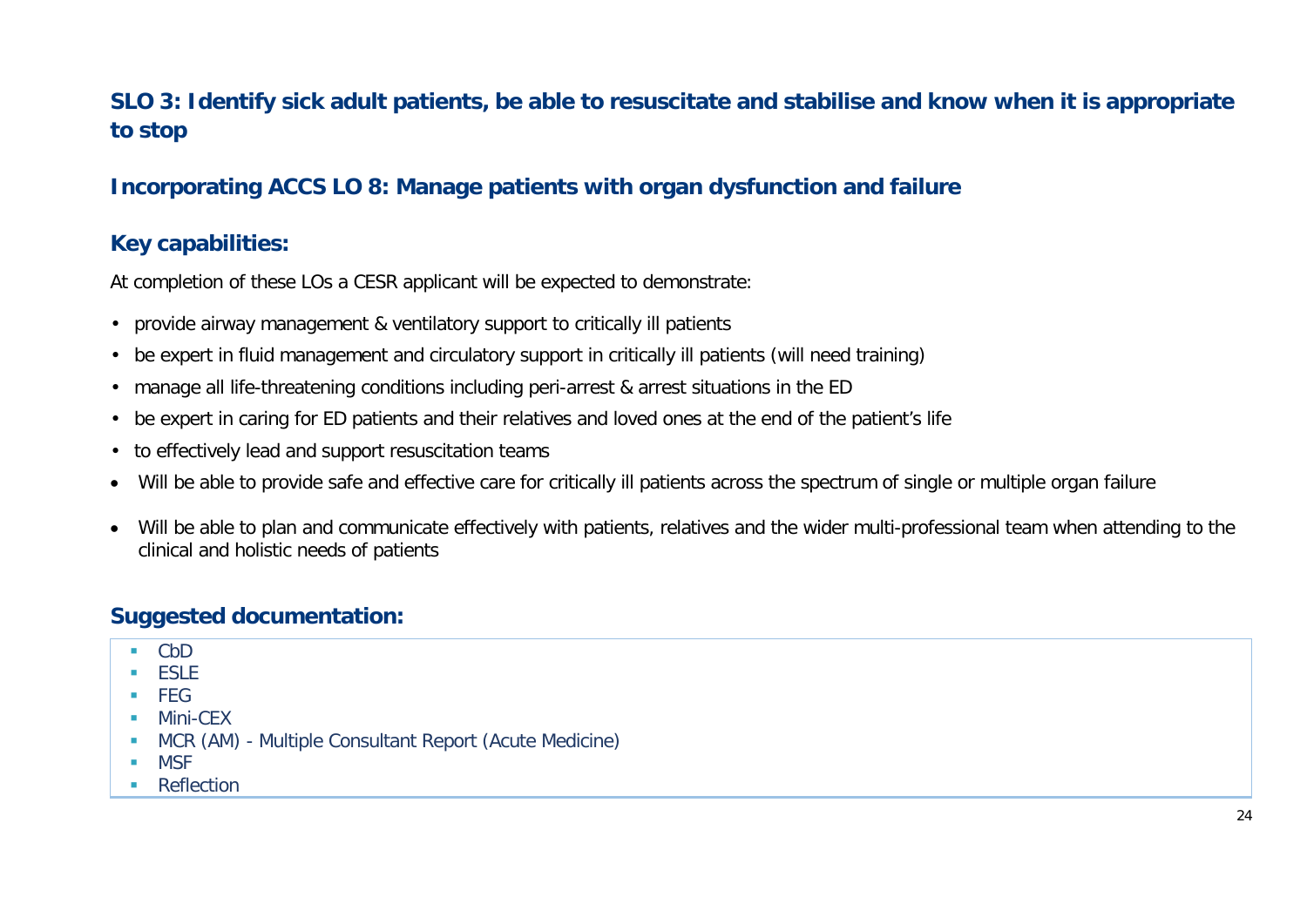# **SLO 4: Care for acutely injured patients across the full range of complexity**

# **Incorporating ACCS LO 5: Provide safe basic anaesthetic care including sedation**

# **Key capabilities:**

At completion of these LOs a CESR applicant will be expected to demonstrate:

- be expert in assessment, investigation and initial management of patients attending with all injuries, regardless of complexity
- provide expert leadership of the Major Trauma Team
- Pre-operatively assess, optimise and prepare patients for anaesthesia
- Safely induce, maintain and support recovery from anaesthesia including recognition and management of complications
- Provide urgent or emergency anaesthesia to ASA 1E and 2E patients requiring uncomplicated surgery including stabilization and transfer
- Provide safe procedural sedation for ASA 1E and 2E patients

- CbD
- **ESLE**
- $FFG$
- **Mini-CEX**
- **MSF**
- **HALO** in Sedation
- $IAC$
- $MCR$
- **DOPS**
- **Logbook of cases**
- **Simulation training with assessment**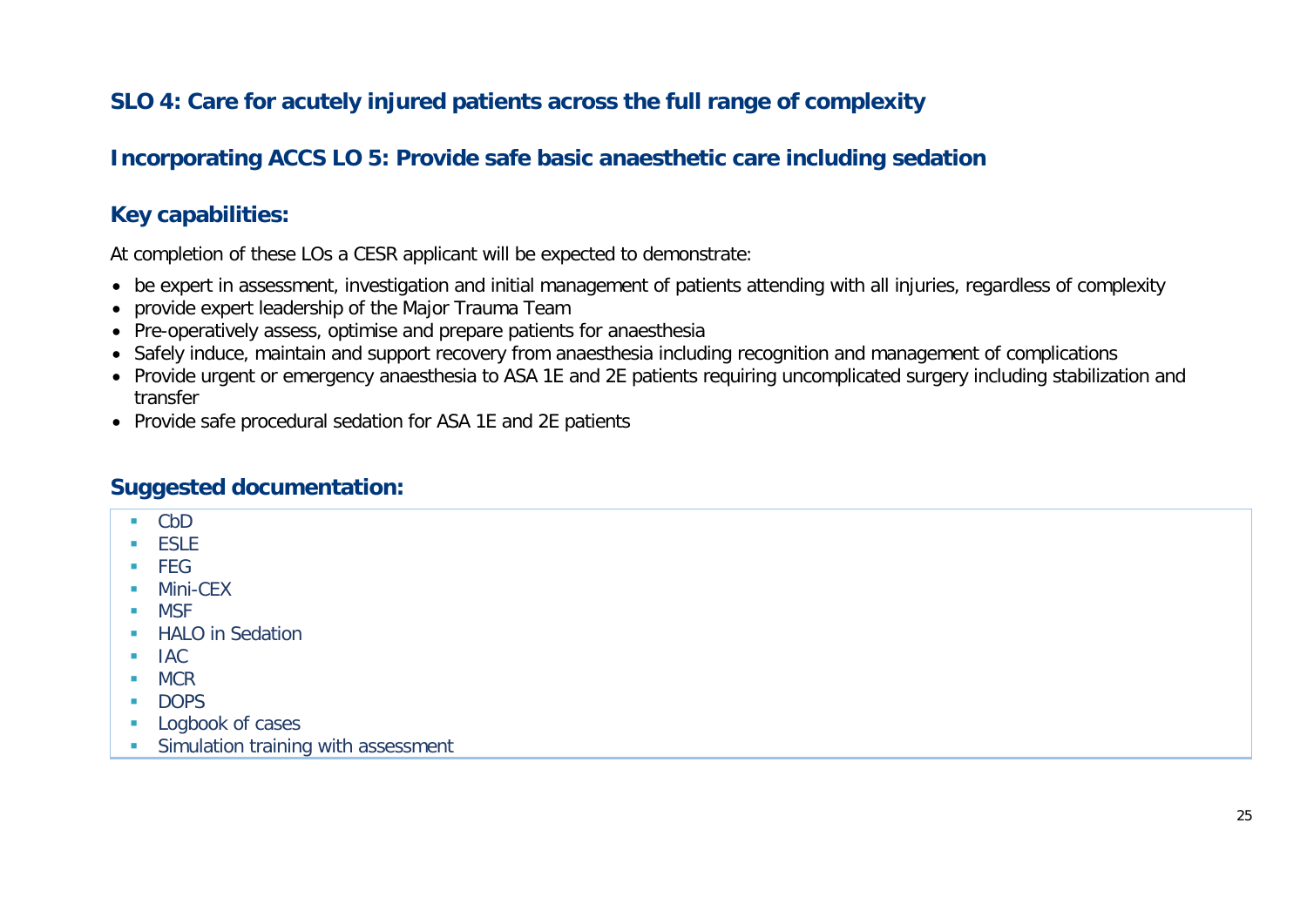# **SLO 5: Care for children of all ages in the ED, at all stages of development and children with complex needs**

# **Key capabilities:**

At completion of this LO a CESR applicant will be expected to demonstrate:

- Be expert in assessing and managing all children and young adult patients attending the ED. These capabilities will apply to patients attending with both physical and psychological ill health and include concerning presentations that could be manifestations of abuse
- Be able to lead a multidisciplinary paediatric resuscitation including trauma
- Be able to assess and formulate a management plan for children and young adults who present with complex medical and social needs

- **Assessment of simulated practice**
- $\overline{CD}$
- $E$  ESLE
- $FEG$
- **Mini-CFX**
- **NSF**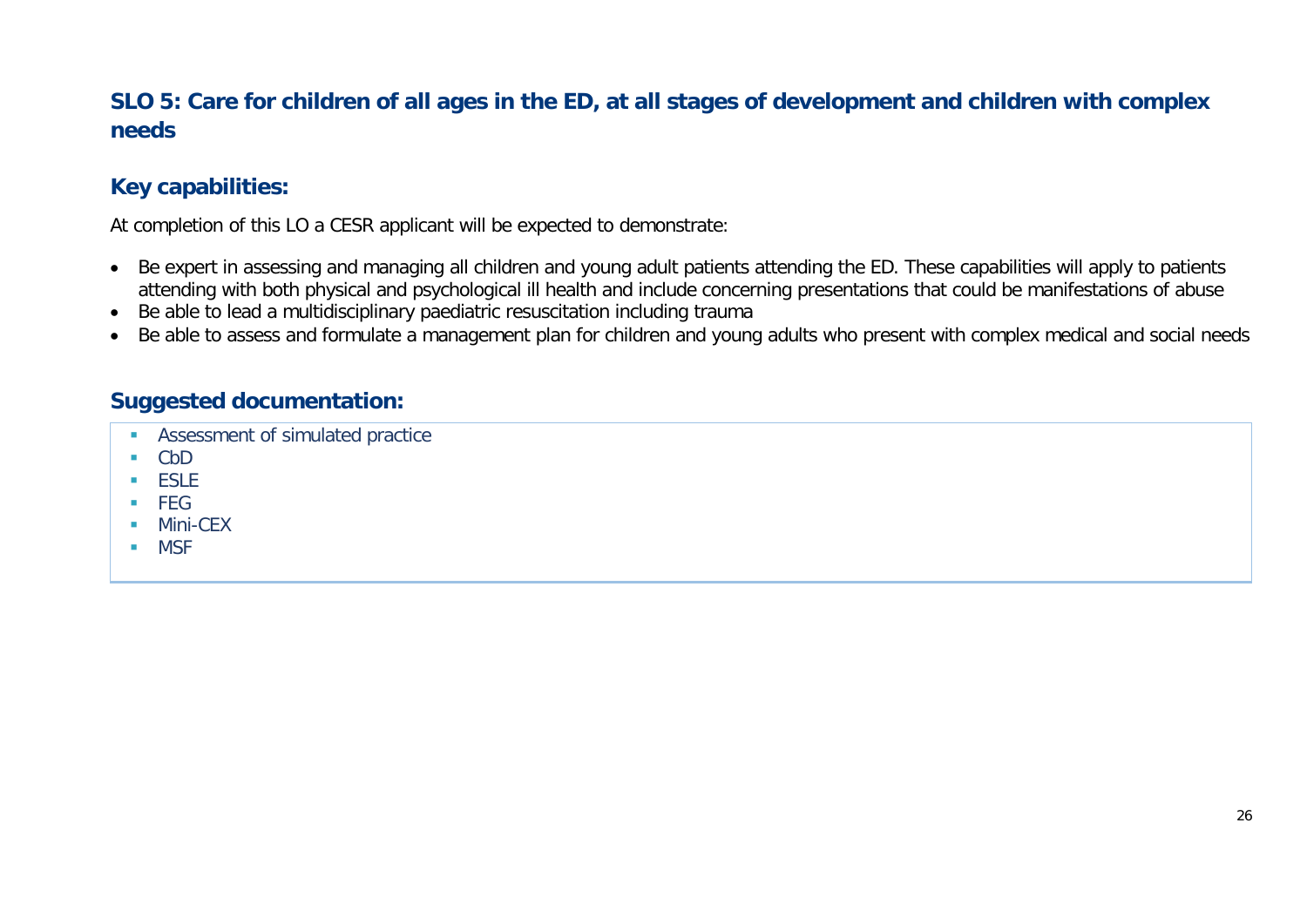# **SLO 6: Deliver key procedural skills**

# **Key capabilities:**

At completion of this LO a CESR applicant will be expected to demonstrate:

- the clinical knowledge to identify when key EM practical emergency skills are indicated
- the knowledge and psychomotor skills to perform EM procedural skills safely and in a timely fashion
- Will be able to supervise and guide colleagues in delivering procedural skills

- **Assessment of simulated practice**
- **ACCS Logbook**
- **DOPS**
- **EM Logbook**
- **ESLE**
- $FEG$
- $IAC$
- MCR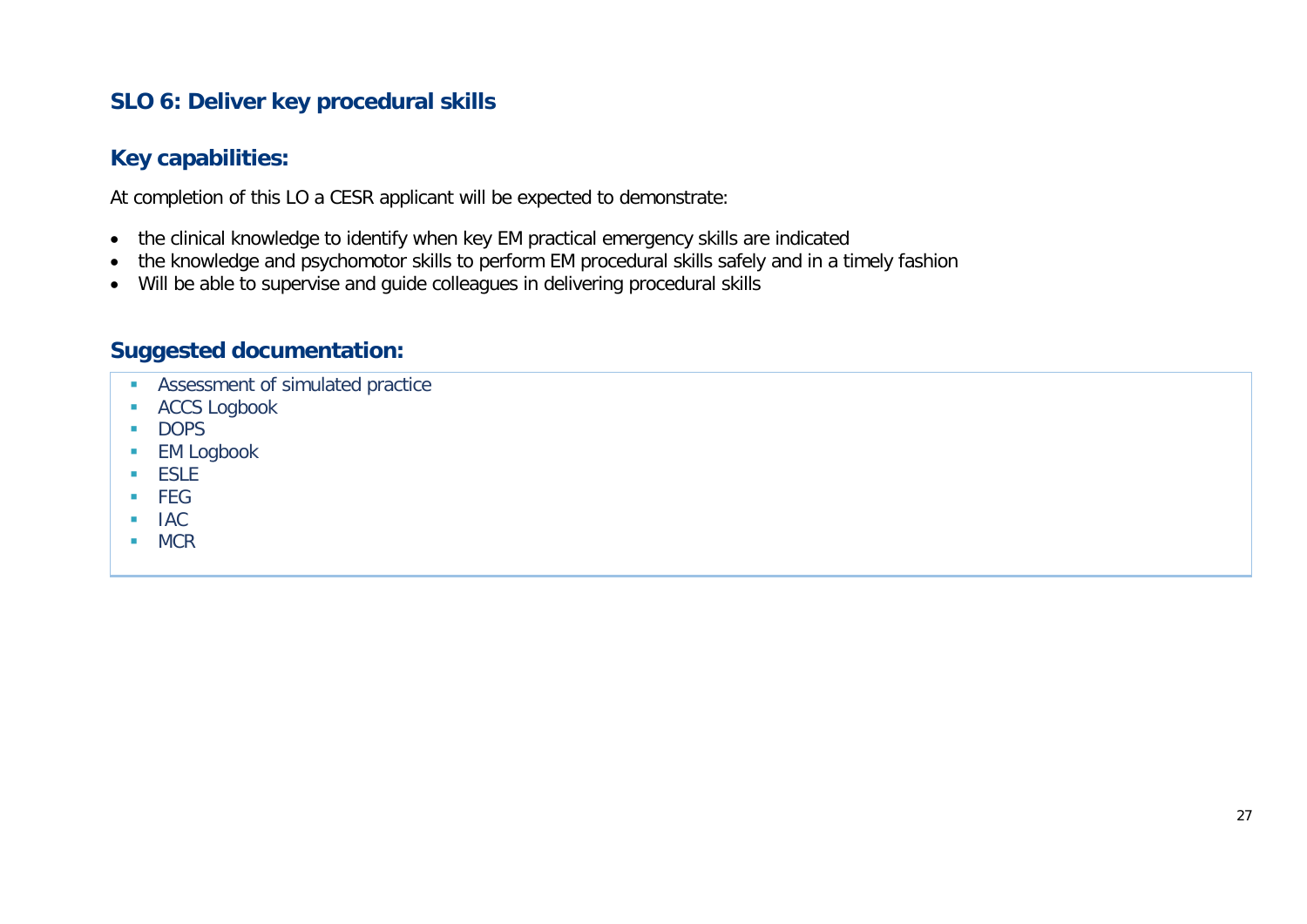# **SLO 7: Deal with complex and challenging situations in the workplace**

## **Key capabilities:**

At completion of this LO a CESR applicant will be expected to demonstrate:

- have expert communication skills to negotiate manage complicated or troubling interactions
- behave professionally in dealings with colleagues and team members within the ED
- work professionally and effectively with those outside the ED

- **Assessment of simulated practice**
- $\overline{CD}$
- **ESLE**
- $FEG$
- **Mini-CEX**
- MCR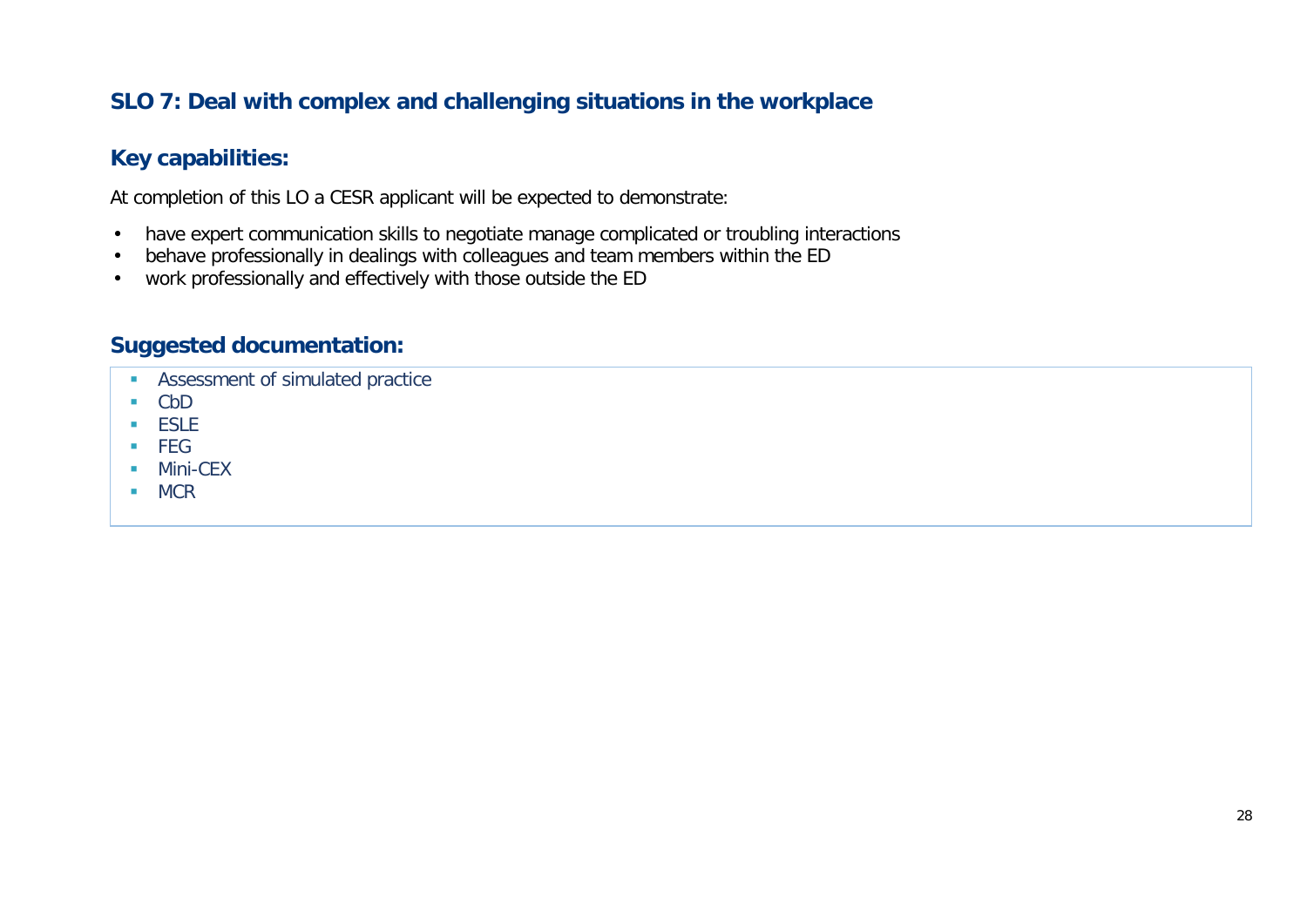# **SLO 8: Lead the ED shift**

### **Key capabilities:**

At completion of this LO a CESR applicant will be expected to demonstrate:

- Will provide support to ED staff of all levels and disciplines on the ED shift
- Will be able to liaise with the rest of the acute / urgent care team and wider hospital as shift leader
- Will maintain situational awareness throughout the shift to ensure safety is optimised
- Will anticipate challenges, generate options, make decisions and communicate these effectively to the team as lead clinician

- $E$  ESLE
- MSF
- FEG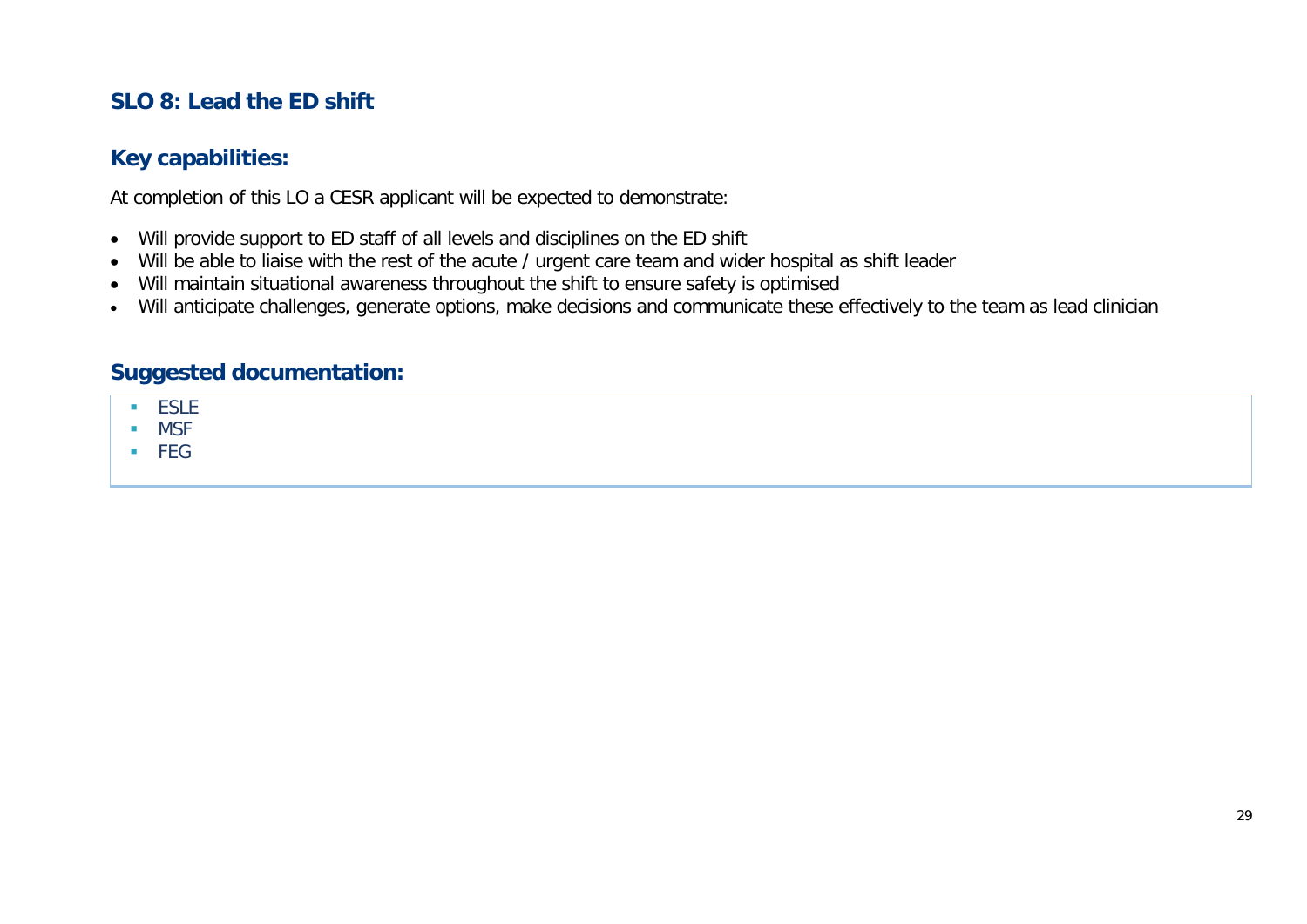# **SLO 9: Support, supervise and educate**

# **Key capabilities:**

At completion of this LO a CESR applicant will be expected to demonstrate:

- be able to undertake training and supervision of members of the ED team in the clinical environment
- be able to prepare and deliver teaching sessions outside of the clinical environment, including simulation, small-group work and didactic teaching
- be able to provide effective constructive feedback to colleagues, including debrief understand the principles necessary to mentor and appraise junior doctors

- **NCR**
- **MSF**
- Teaching Observation (TO)
- Relevant training courses
- **Educational Supervisor's STR**
- Advanced Life Support Instructor, Training the Trainers Course and peer review assessments of teaching would be useful additional specialty specific evidence.
- **Teaching timetables** 
	- Where you have undertaken a number of roles provide details for each post or role, indicate the level of the teaching. Where teaching is not formal (timetabled) indicate how you participate in teaching.
- **Lectures**
- Please include evidence showing the audience and topics covered, such as posters advertising event, educational timetable from trust education centre, letter from education centre indicating your involvement in specialty trainee formal education programme.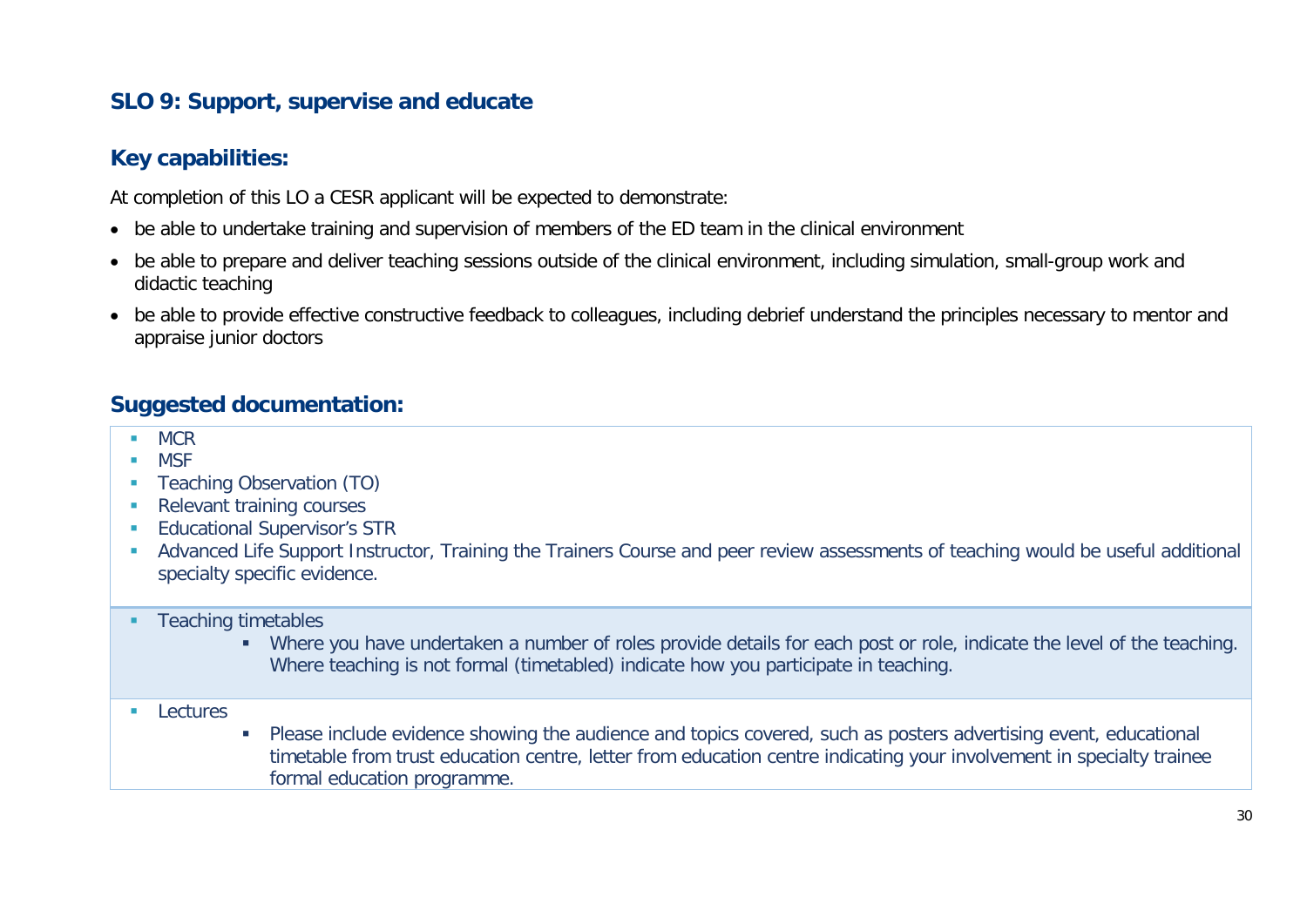- **Feedback/evaluation forms from those taught**
- **Participation in assessment or appraisal of others such as redacted WPBAs as an Assessor**
- **•** Communication
	- Communication is a vital ingredient in Emergency medicine and evidence of proficiency will be demonstrated in all of the SLOs. However, we advise demonstrating your experience of communication in its different forms in SLO9, comprising examples as noted below.
- **Communication with colleagues** 
	- Please provide evidence to support your communication with colleagues, both within your immediate team and the wider team (including non clinical). This can be demonstrated by:
		- letters from colleagues (examples of shared cases)
		- letters of correspondence between you and your colleagues, demonstrating collaboration over management of patient care across multidisciplinary teams
		- management including organising staff rotas
		- presentations
		- copies of appraisals or references written for colleagues (these must be anonymised with relation to colleague data).
- **Communication with patients** 
	- **thank you letters and cards from patients**
	- letters from colleagues (examples of cases shared or "To whom it may concern letters" / testimonials)
	- complaints and responses to complaints.
	- 360° feedback / MSF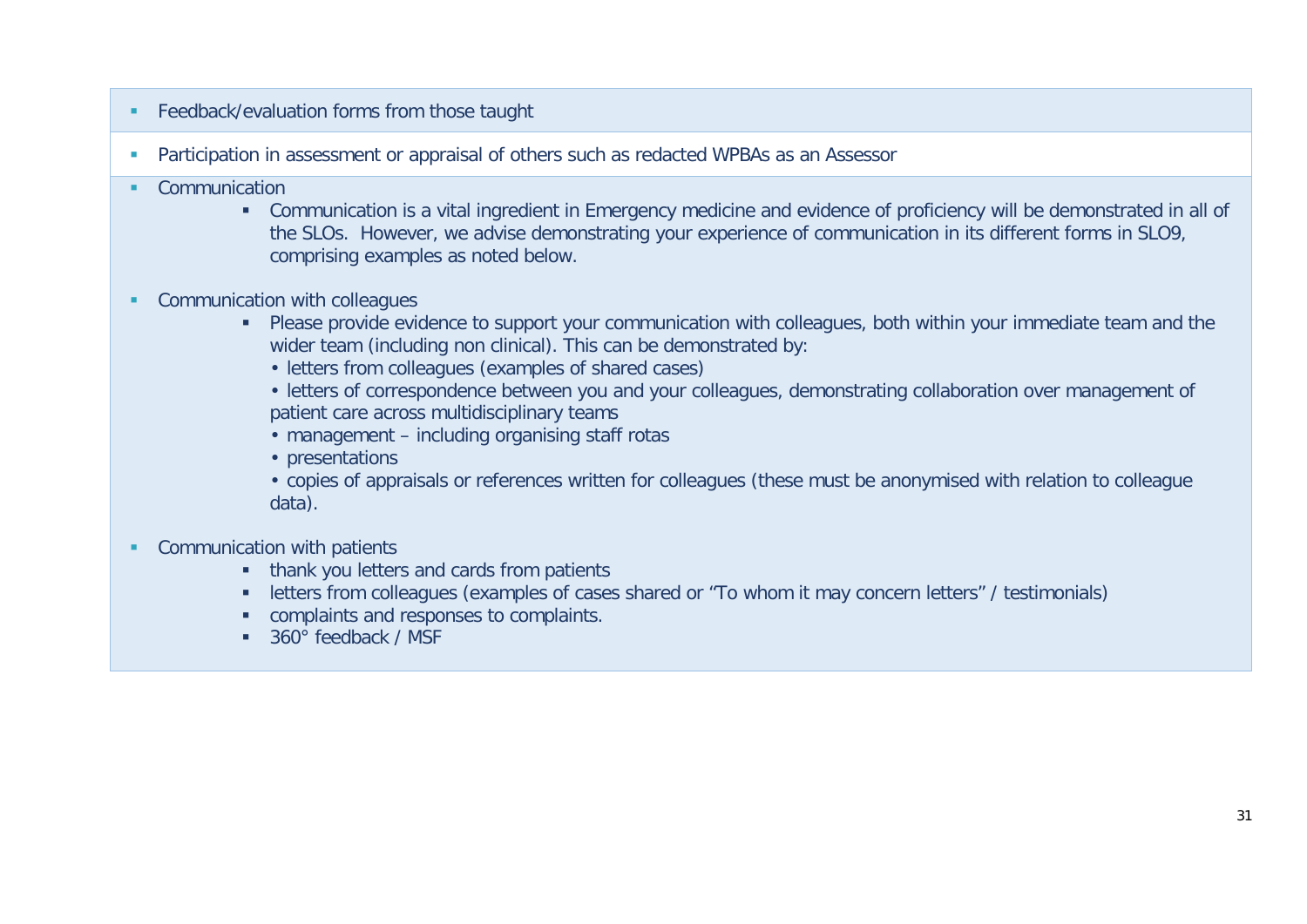# **SLO 10: Participate in research and managing data appropriately**

### **Key capabilities:**

At completion of this LO a CESR applicant will be expected to demonstrate:

- be able to appraise, synthesise, communicate and use research evidence to develop EM care
- be able to actively participate in research

- **MCR**
- **MSF**
- **Good Clinical Practice (GCP) certification**
- **Formulating a research question and designing a project**
- **Evidence of literature search and critical appraisal of research**
- A review article on a clinical topic, having reviewed and appraised the relevant literature
- **Participation in trials within the Trust e.g. being named on the delegation log**
- **Teaching Observation (TO)**
- **Educational Supervisor's STR**
- Research papers
	- **Please include any research relevant to your current practice.**
	- If the research is published please submit the first page of the published paper.
	- If the research is not published please provide a summary or abstract of the research.
- **Publications within specialty field** 
	- Include a copy of the front page of each publication.
- **Presentations, poster presentations**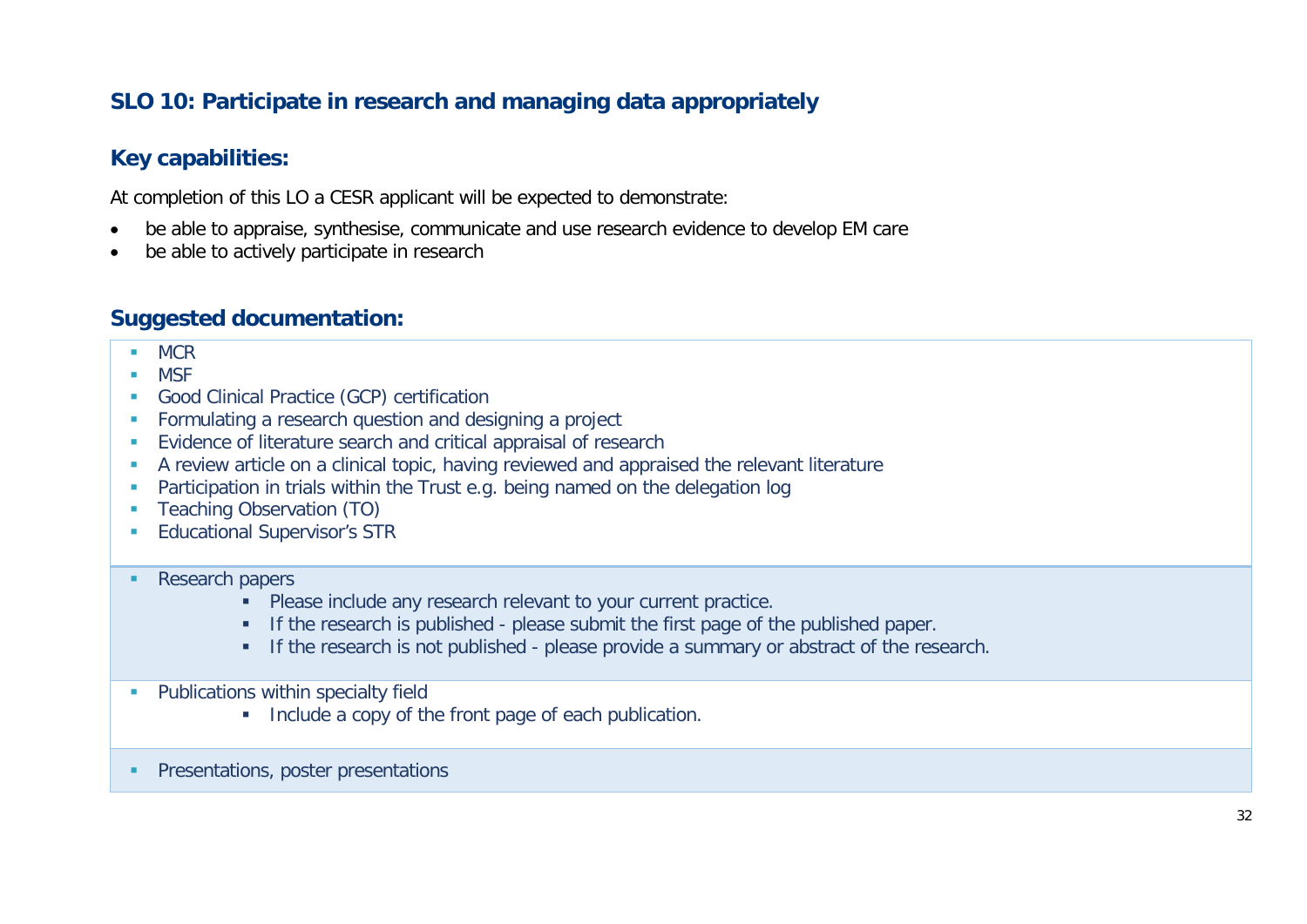You may supply invitations to present at national or international meetings to demonstrate your recognition within your specialty. You may also supply feedback from presentations or meeting agendas or programmes that show your participation.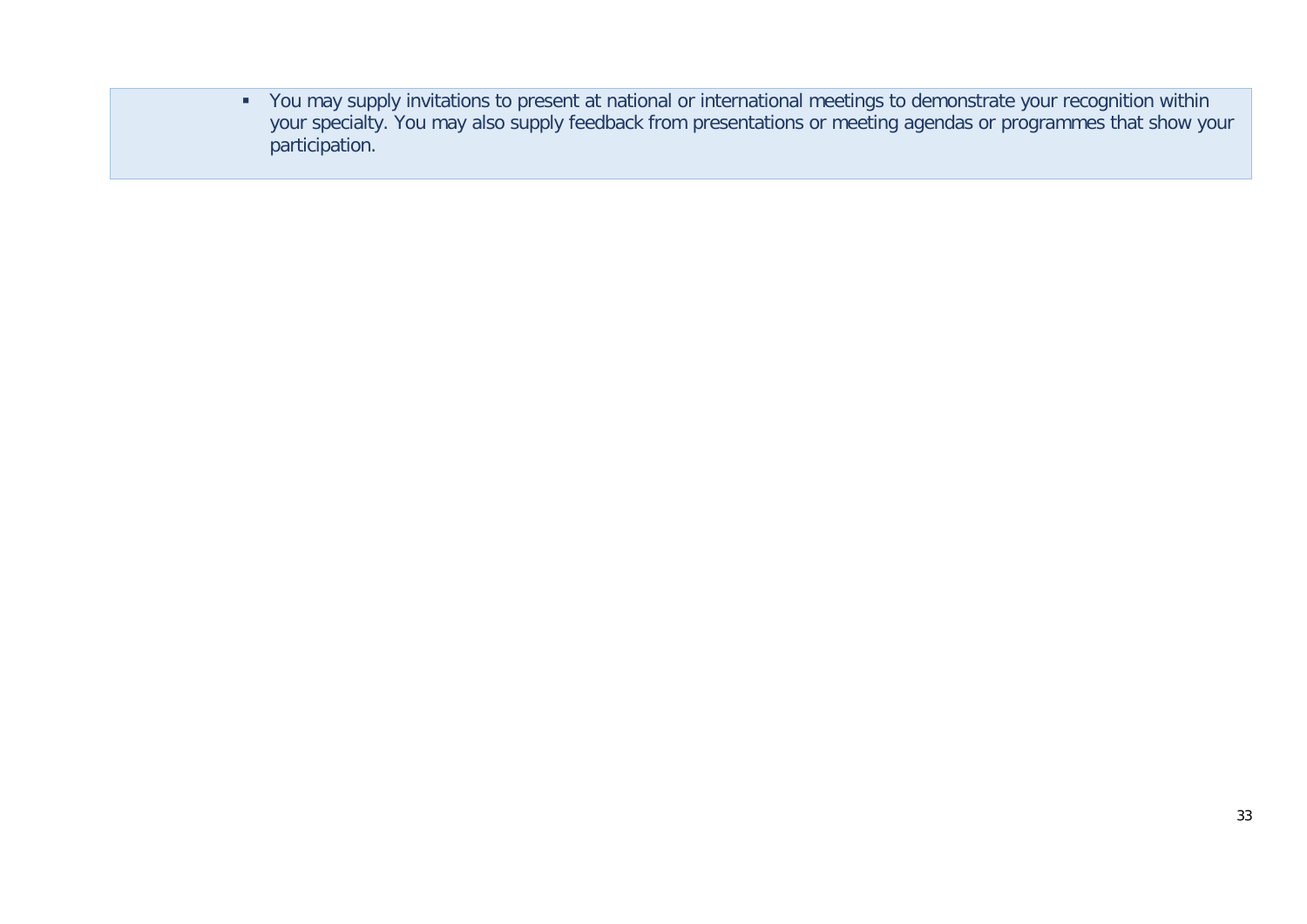# **SLO 11: Participate in and promote activity to improve the quality and safety of patient care**

### **Key capabilities:**

At completion of this LO a CESR applicant will be expected to demonstrate:

- be able to provide clinical leadership on effective Quality Improvement work
- be able to support and develop a culture of departmental safety and good clinical governance

### **Suggested documentation:**

- $MCR$
- MSF
- **DIPAT**
- **Educational Supervisor's STR**

#### Audit and QIP

- You are expected to provide evidence of involvement with audit or Quality Improvement Project (QIP) every year **covering the five years before your CESR application, and you should include at least one complete audit cycle i.e.** covering all the five stages:
	- 1. Definition of criteria and standards
	- 2. Data collection
	- 3. Assessment of performance against criteria and standards
	- 4. Identification of changes (alterations to practice)
	- 5. Re-evaluation
- QIP should also cover all the above five stages.
- As well as quality improvement aspects, QIP demonstrates ability to work as a team, manage a project, and reflect **on actions and personal effectiveness.**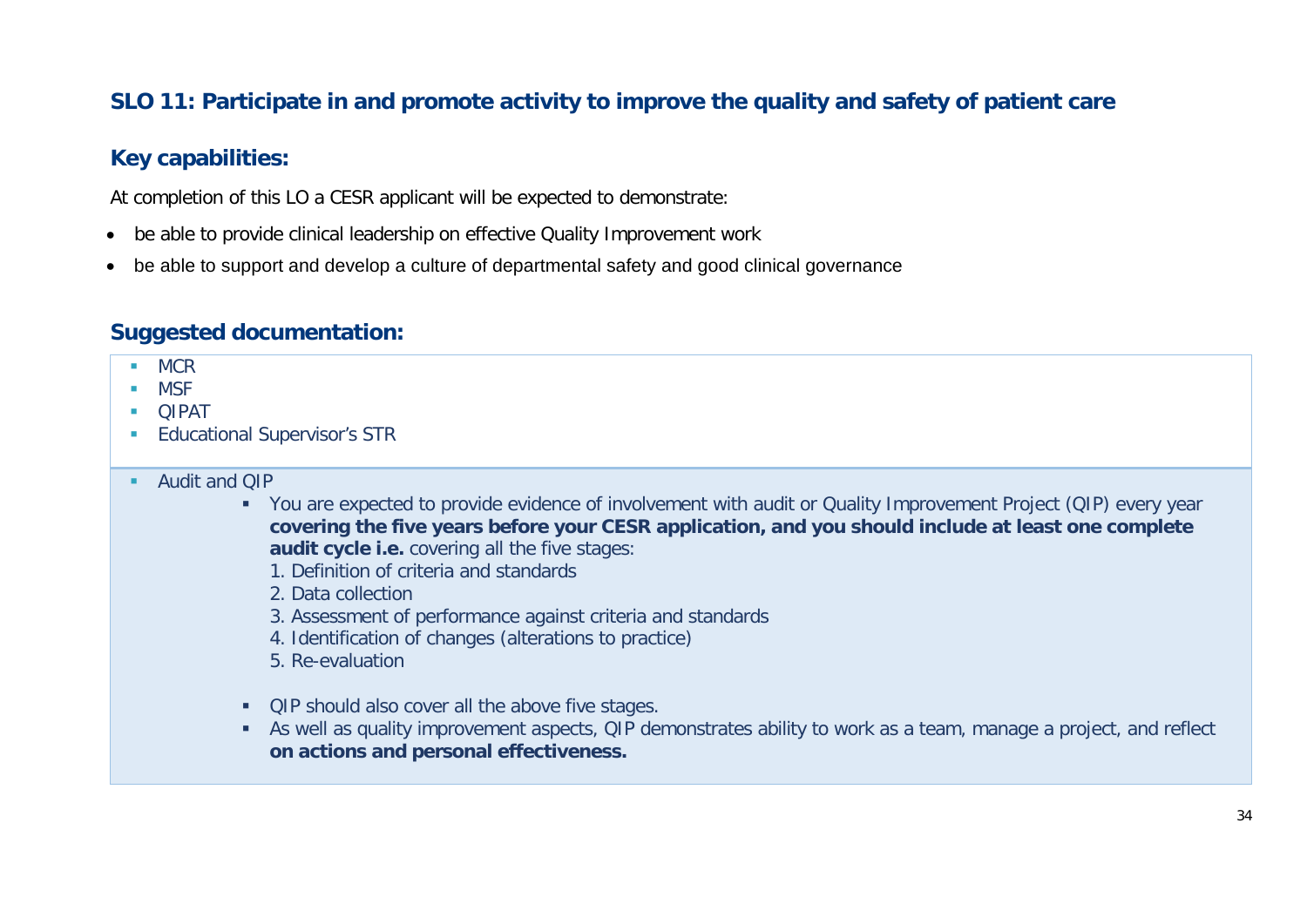#### **Evidence you could supply includes:**

- audit reports (collections of data alone are not considered as a full clinical audit)
- **•** publications
- submissions to ethics committee (not satisfactory alone)
- **•** presentations of audit work (see above for details required for presentations)
- **EXTERN** letter from audit or clinical governance lead confirming participation in audit or governance activities
- guidelines produced to reflect lessons learned within audit
- notes from self-reflective diaries
- Service Improvement and clinical governance meetings. This can be demonstrated by:
	- evidence of involvement in Service Improvement Project
	- records of attendance at meetings and minutes demonstrating participation in meetings
- Health and safety awareness and following requirements. This can be demonstrated by:
	- declaration of health on your application form
	- **attendance at appropriate course**
	- **i** involvement in infection control (membership of committees etc)
	- **-** logbook information on infections
	- audit on infections and subsequent changes in activity.
- **Testimonials and reference letters from colleagues**
- **Thank you, letters, cards from colleagues and patients**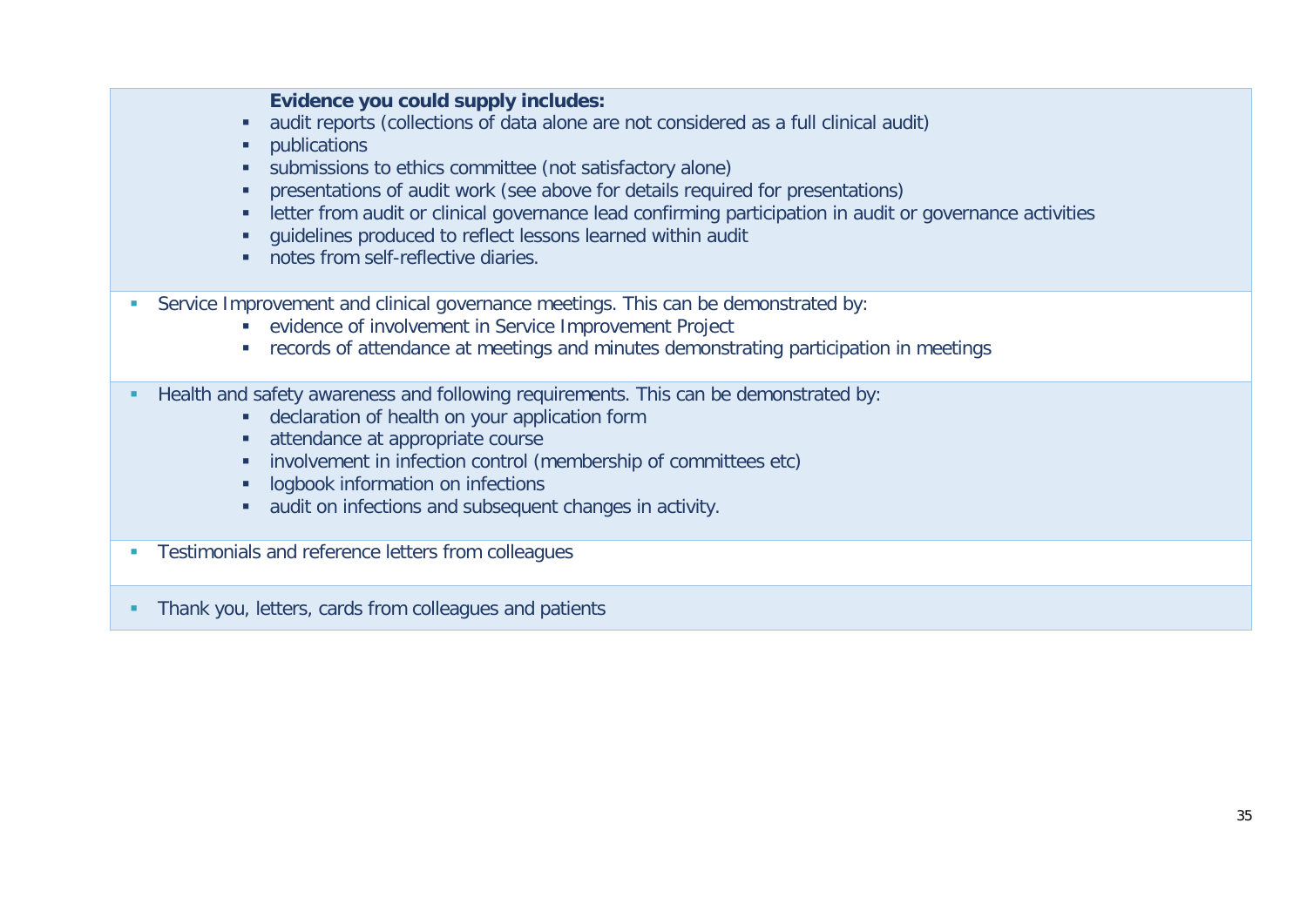# **SLO 12: Manage, Administer and Lead**

## **Key capabilities:**

At completion of this LO a CESR applicant will be expected to demonstrate:

- have experience of handling a complaint, preparing a report for the coroner, preparing a report for the trust legal department, and be aware of the relevant medico-legal directives (elements not completed in intermediate)
- Be able to investigate a critical incident, participate and contribute effectively to department clinical governance activities and risk reduction projects
- Be able to manage the staff rota, being aware of relevant employment law and recruitment activities including interviews and involvement in induction
- Be able to effectively represent the ED at inter specialty meetings

### **Suggested documentation:**

- MSF
- **Management portfolio**
- **Educational Supervisor's STR**
- **Complaints and responses to complaints** 
	- Your evidence in this section is to demonstrate how you handle complaints. Having a complaint made against you will not adversely influence your application.
	- You may include complaints received against the department within which you worked or one against a colleague where you have been involved in the resolution.
	- You may provide a reflective diary of how you would handle a hypothetical complaint.

Your evidence should demonstrate your ability to provide:

- **Timely and accurate written responses to complaints when required**
- **Leadership in the management of complaints**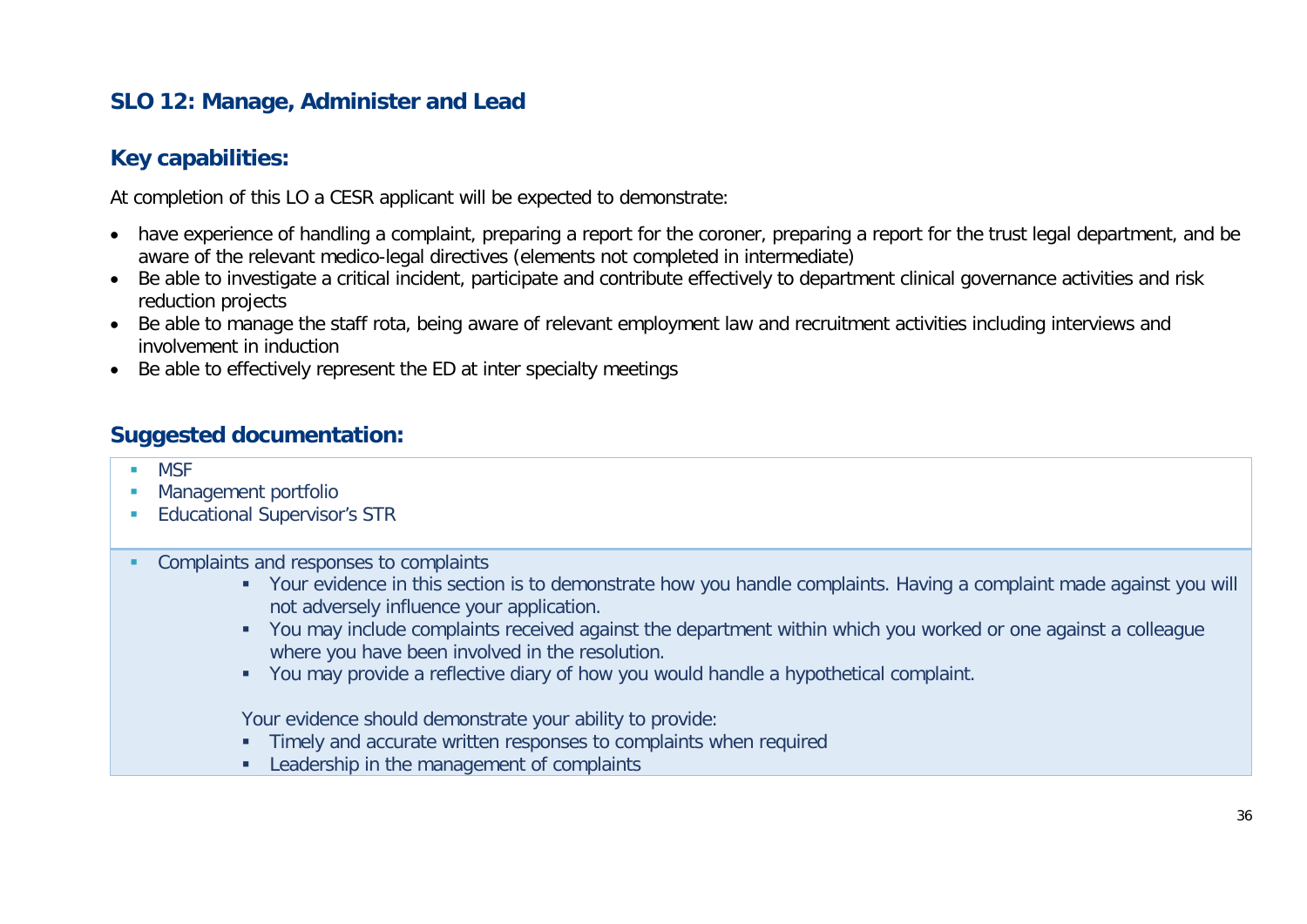- **Working in multidisciplinary teams** 
	- minutes of meetings demonstrating your attendance and participation in the meeting
- Management and leadership experience. This area could be demonstrated in a number of ways including:
	- Rota management
	- **Recruitment with interview**
	- **Appraisal**
	- **Write a business case**
	- Contribute to a cost improvement plan
	- **Introduce a quideline or new equipment**
	- Develop a new service
	- **Write a coroner or solicitor report**
	- **Review a quideline**
	- **Teach data protection**
	- **Review departmental risk register**
	- Contribute to CG meetings over 6/12
	- **Produce or review a procedure to reduce risk**
	- **Introduction & implementation of induction programme**
	- **Management courses with reflective notes**
	- **EXECUTE:** Leadership courses with reflective notes
	- **Equality & diversity training**

Your evidence should demonstrate your ability to:

- **Providing effective leadership to the ED, even at the most challenging times**
- Developing team working between ED middle grade staff, including non-trainees and part-time staff
- Managing and improving the service, and setting direction
- Charing meeting and leading projects
	- minutes of meetings demonstrating your attendance and participation in the meeting
	- job plans which indicate this as a duty
	- appraisals which include this information